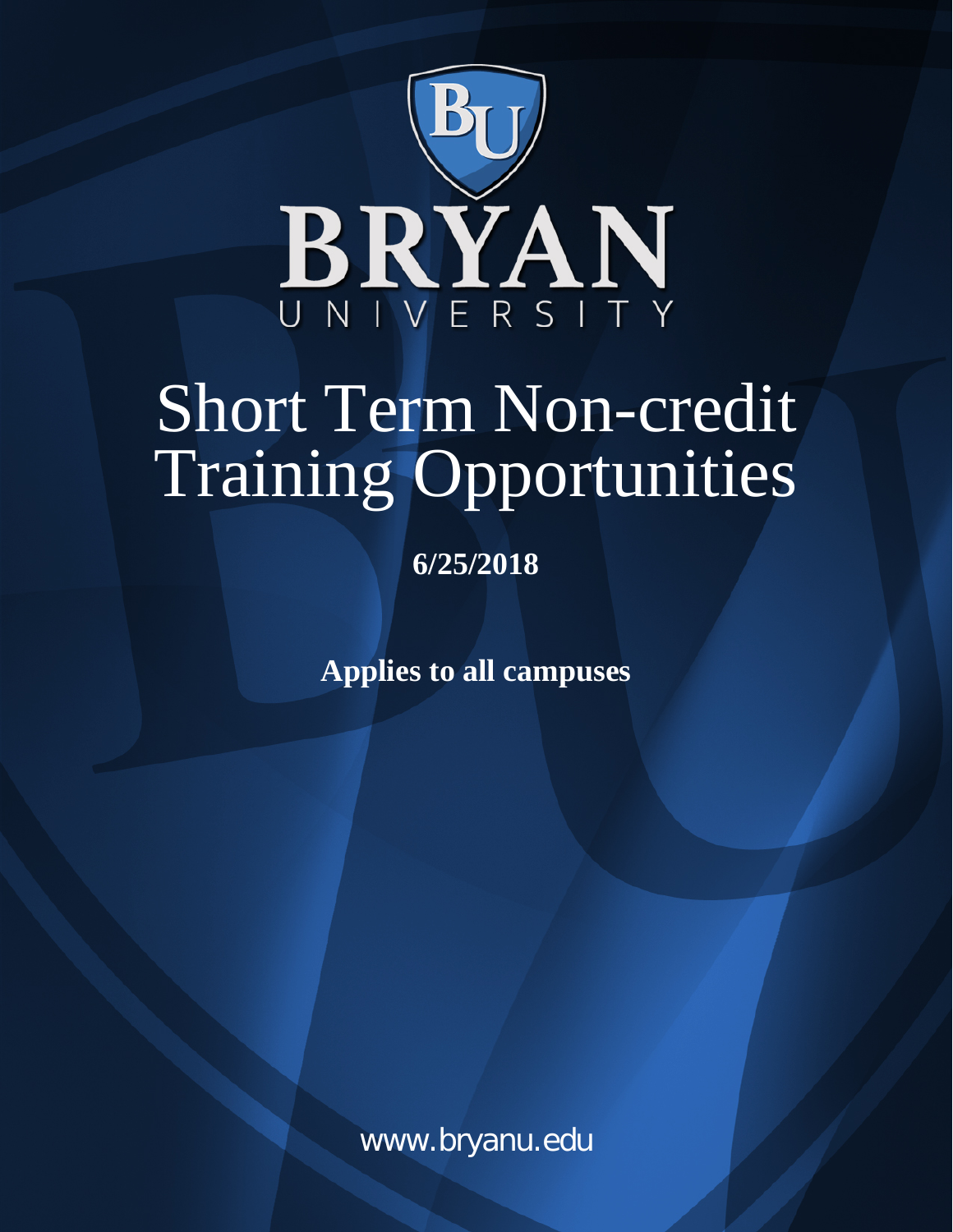# **Contents**

| Short-Term, Non-Credit Training Opportunities3  |  |
|-------------------------------------------------|--|
| COURSE/PROGRAM LISTING and OVERVIEW 5           |  |
|                                                 |  |
|                                                 |  |
|                                                 |  |
| Workforce Readiness/Professional Development:22 |  |
|                                                 |  |

| Concealed Carry Handgun License Prep Course 24              |
|-------------------------------------------------------------|
|                                                             |
|                                                             |
|                                                             |
| Workplace Skills - Computer Concepts 28                     |
| Workforce Readiness – Communication and Collaboration 29    |
| Workforce Readiness - Creativity and Innovation 30          |
| Workforce Readiness – Critical Thinking and Problem Solving |
|                                                             |
|                                                             |
| Workforce Readiness – Flexibility and Adaptability 33       |
| Workforce Readiness - Initiative and Self-Direction 34      |
| Workforce Readiness – Leadership and Responsibility 35      |
| Workforce Readiness – Productivity and Accountability  36   |
| Workforce Readiness – Social and Cross-Cultural Skills 37   |
| Change 1000 Pre-employment Skills Training 38               |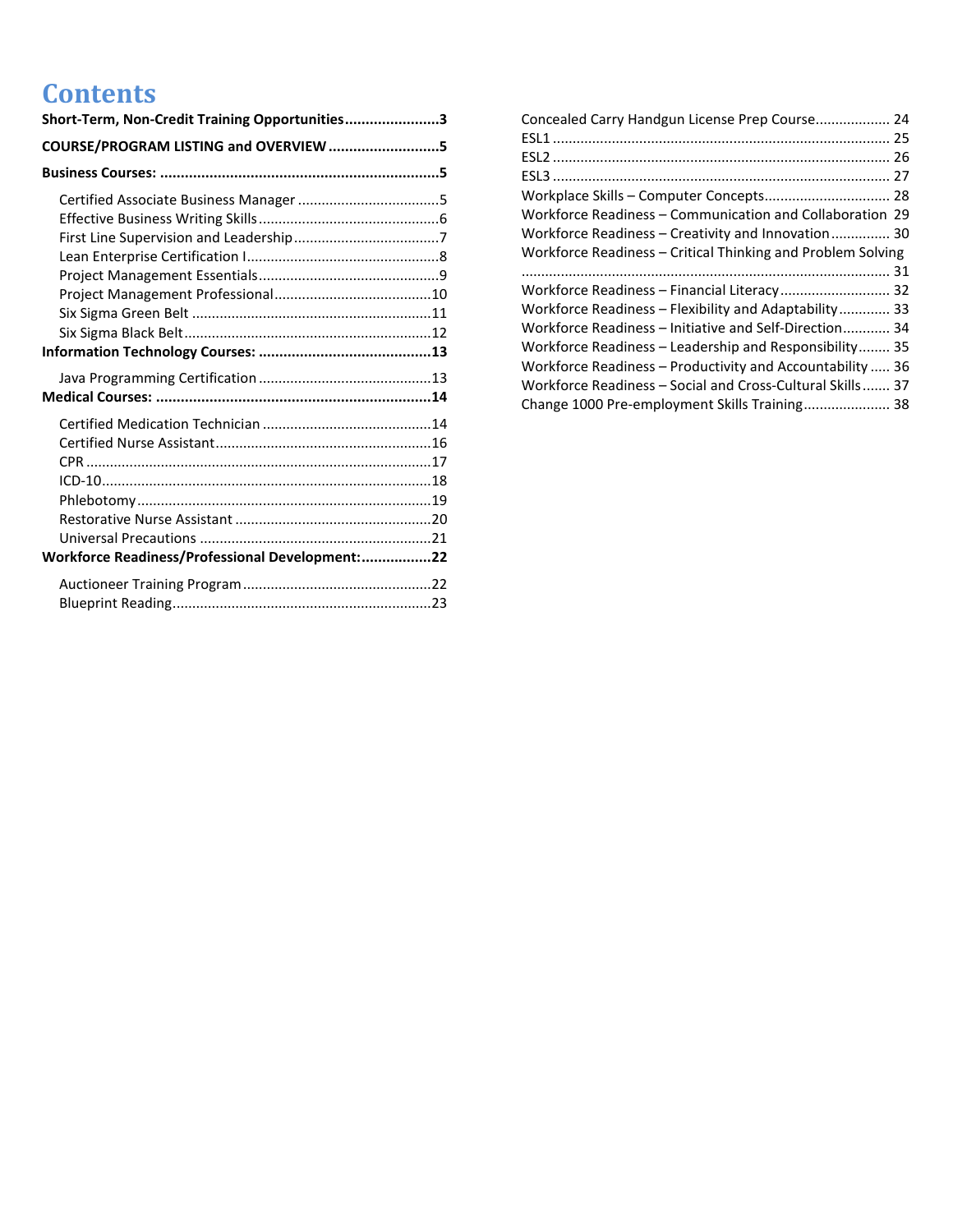

# <span id="page-2-0"></span>**Short-Term, Non-Credit Training Opportunities**

Bryan University offers a variety of short-term, not-for-credit courses that allow students to acquire specific workforce or professional skills they desire. These courses are available for fields, such as business, healthcare, and technology, and are also an option if a prospective student is preparing for a certification or just wishes to brush up on their knowledge. Not every course is available at each campus, so a student must discuss their interests and options with a member of the school prior to enrolling.

Short-Term, non-credit courses or programs do not provide, earn or result in the award of college credit upon completion of the courses or programs. This training does not transfer to any of the school's accredited programs and short-term, noncredit courses or programs are not eligible for Federal Student Aid. Employment after completion of this program is not guaranteed by the school. The school's career services office is reserved for students enrolled in a diploma or degree programs; however, the school will provide a resume workshop to students in a short-term, non-credit course or program.

For more information about Bryan University graduation rates, the median debt of students who completed our programs, transferability of credits and other important information, please visit our website at www.bryanu.edu/disclosure.

#### **Enrollment Requirements**

In general, enrollment into the University's short, non-credit bearing courses are open and without restrictions. However, some courses/programs have specific requirements that must be met prior to a student being permitted to enroll into that course or program of study. These requirements are outlined by program in this addendum. These requirements are also set and controlled by third parties and may be subject to change without notice.

#### **Short-term, Non-Credit Course Policies and Procedures:**

For those students completing short-term, non-credit opportunities online, the following information technology requirements must be met:

Computer System Minimum Requirements

- 2.0 GHz Intel or AMD processor
- Memory: 512MB RAM (1 GB recommended)
- Memory for XP: 1 GB (2 GB recommended)
- Memory for Vista (Home Premium or higher with service pak 2 or higher) or Windows 7: 2 GB (4 GB recommended)
- 60 GB Hard Drive
- Internet Explorer 7 or higher
- DVD Player
- Sound Card and Speakers
- 56 Kbps Internet Connection
- The ability to download and install program-specific software, as required by an individual's program of study

\*\*\* MAC and Linux users: Not all publishers' software maybe compatible with these systems. Students must assume responsibility for having access to appropriate technology in these situations. Computers are also available for use in the local campus computer labs during normal business hours. For additional information, please contact the University via email at DL@bryanu.edu or by phone at 417-862-0755 / 1-855-862-0755.

Students are required to follow the Student Code of Conduct and Dress Code requirements found in the University catalog.

Grading, unless otherwise indicated, is "pass/fail." Evaluation and assessment points are outlined by program/course in this addendum.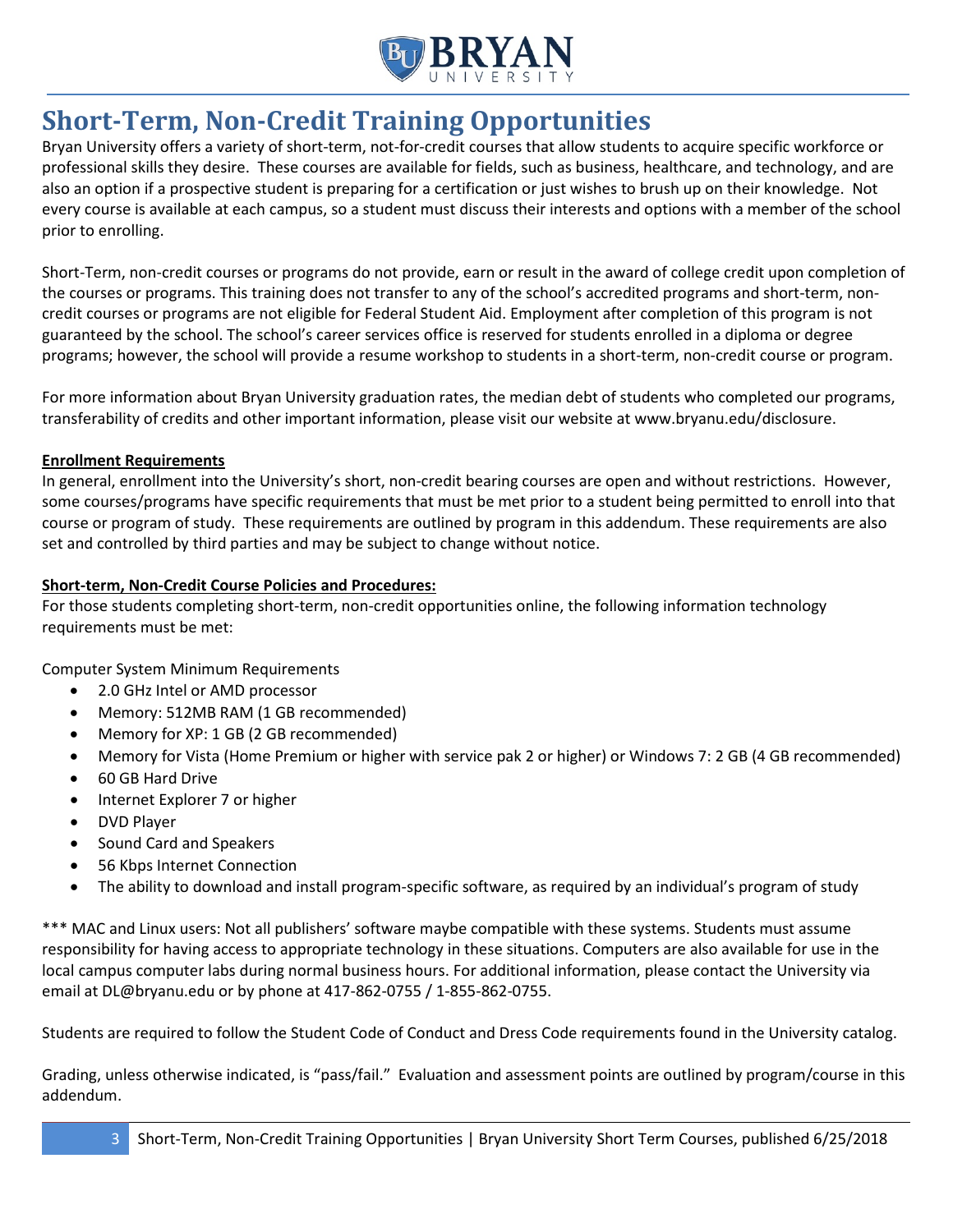

#### **Short Course Cancellation and Refund Policy**

Short courses are not eligible to receive Federal Title IV funds. A full refund of the registration fee will be provided if a student is not accepted into the training program or course.

#### **Student's Right to Cancel**

ANY BUYER MAY CANCEL THIS TRANSACTION ANY TIME PRIOR TO MIDNIGHT OF THE THIRD BUSINESS DAY EXCLUDING SATURDAYS, SUNDAYS, OR LEGAL HOLIDAYS AFTER THE DATE OF THIS TRANSACTION.

To cancel your enrollment with Bryan University, the student must mail or deliver signed and dated written notification to the Bryan University Registrar. If it is mailed, such notice is effective as of the date the Registrar receives the notification, if properly addressed with proper postage.

The enrollment agreement may be terminated by the University for use of controlled substances on campus, conduct detrimental to the University, non-compliance of financial obligations, or non-compliance of school policies. If a student is dismissed, the student may submit an appeal package to the Registrar.

#### **Three Day Cancellation Policy**

Any buyer may cancel this transaction, and receive all monies paid to the institution, any time prior to midnight of the third business day (excluding weekends and holidays) after signing an enrollment agreement. An applicant canceling more than three days after signing an enrollment agreement and making an initial payment, but prior to starting classes is entitled to a refund of all monies paid, excluding the application fee.

#### **Refund Policy**

Refund amounts will be based upon the period of enrollment computed on basis of course time. Students enrolled in oneday program trainings or courses are not eligible for a refund and will be charged for the program training or course enrolled.

The effective date of termination for refund purposes will be the earliest of the following:

- the last day of attendance; or
- the date of receipt of written notice from the student

If the student fails to enter the program training or course, withdraws, or is discontinued at any time before completion of the program training or course, the student will be refunded the pro rata portion of program training or course.

| Period of Enrollment Completed by the Student: | Program Training or Course Refund Amount: |
|------------------------------------------------|-------------------------------------------|
| Did not attend Program Training or Course      | 100% Program Training or Course Refund*   |
| 0% to 10%                                      | 50% Program Training or Course Refund     |
| 10.01% or more                                 | No Refund Required                        |

\*Excluding the registration fee, if applicable

A full refund of all program training and course charges is due in each of the following cases:

- an enrollee is not accepted by the school;
- if the program training or course is discontinued by the school and thus prevents the student from completing the program training or course; or
- if the student's enrollment was procured as a result of any misrepresentation in advertising, promotional materials of the school, or misrepresentation by the owner or representatives of the school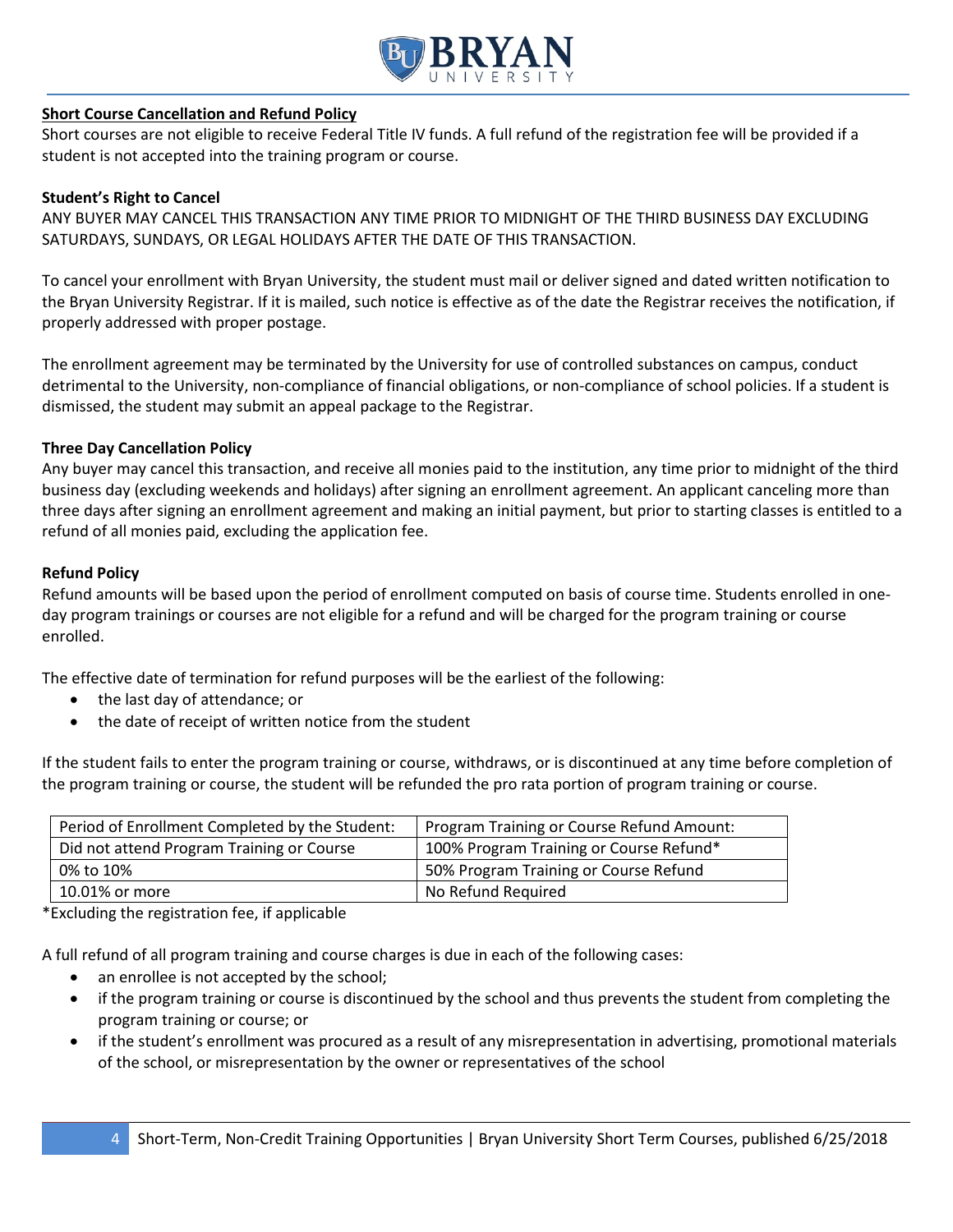

# <span id="page-4-1"></span><span id="page-4-0"></span>**COURSE/PROGRAM LISTING and OVERVIEW**

# **Business Courses:**

# <span id="page-4-2"></span>**Certified Associate Business Manager**

#### **Location**

Springfield, MO and Rogers, AR

#### **Course Overview**

The Certified Associate Business Manager course is 36 contact hours and designed for individuals who are looking to start their careers as business professionals. Classes are a focused and interactive series of lessons designed to accelerate learning and prepare students for the 4-hour exam associated with the Certified Associate Business Manager (CABM) professional certification administered by the Association of Professionals in Business Management.

#### **Assessment & Evaluation**

Students will be evaluated continuously throughout training. Student aptitude will be assessed based upon presentations, discussions, assignments, and quizzes.

#### **Requirements**

Be 18 years of age or beyond the age of compulsory school attendance in the state where the Bryan University campus is located.

#### **Schedule**

36 contact hours/4 weeks

#### **Cost**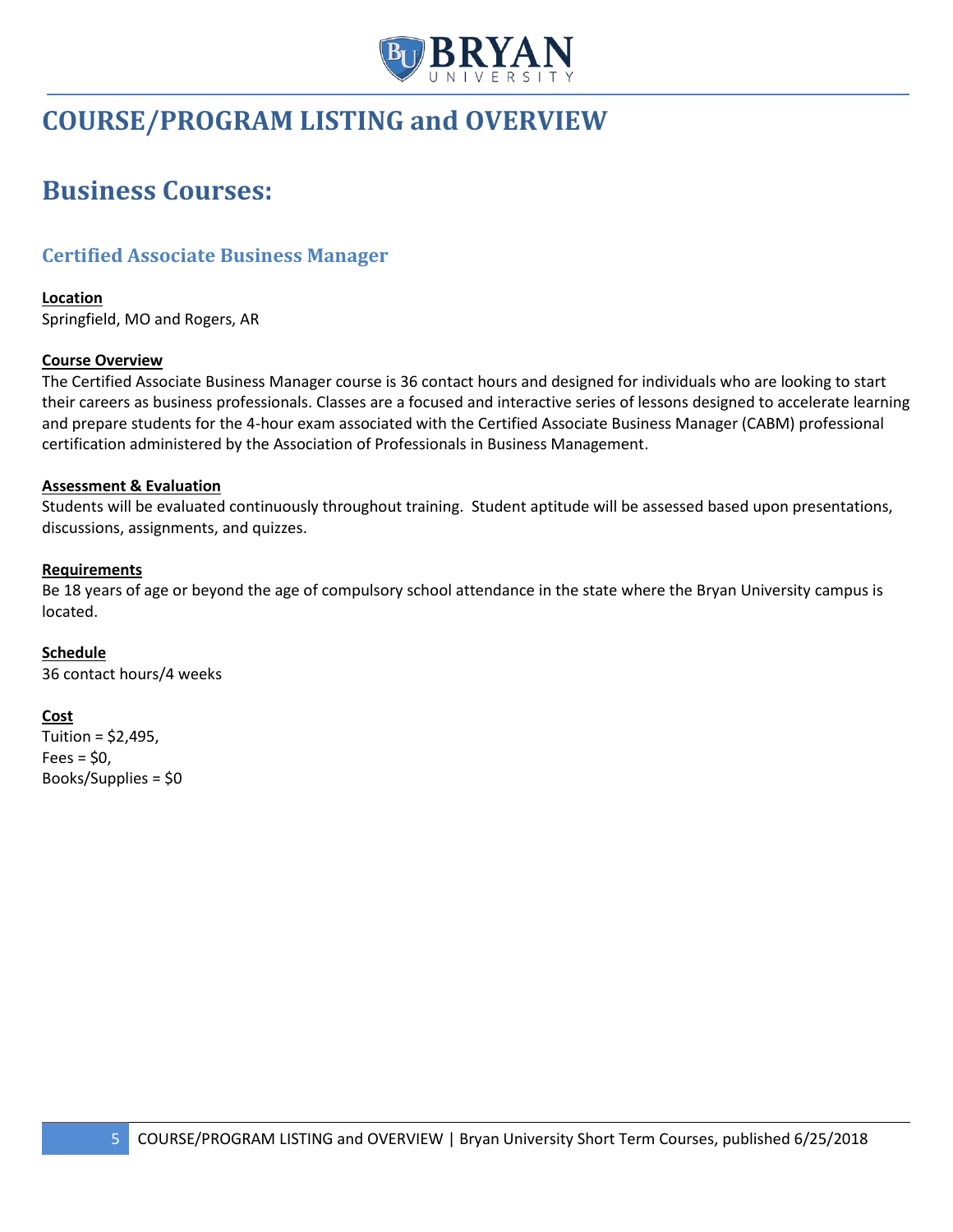

# <span id="page-5-0"></span>**Effective Business Writing Skills**

#### **Location**

Springfield, MO

#### **Curriculum Overview**

Almost every job requires individuals to have effective business writing skills. Learn the process of business writing, including prewriting strategies, organizational methods and revision techniques. Become stronger at correcting grammatical errors; gain a professional tone; and learn how to write memos, emails, formal letters and presentations.

#### **Assessment & Evaluation**

Students will be evaluated continuously throughout training. Student aptitude will be assessed based upon presentations, discussions, assignments, and quizzes.

#### **Requirements**

Be 18 years of age or beyond the age of compulsory school attendance in the state where the Bryan University campus is located.

#### **Schedule**

20 contact hours/2 weeks

#### **Cost**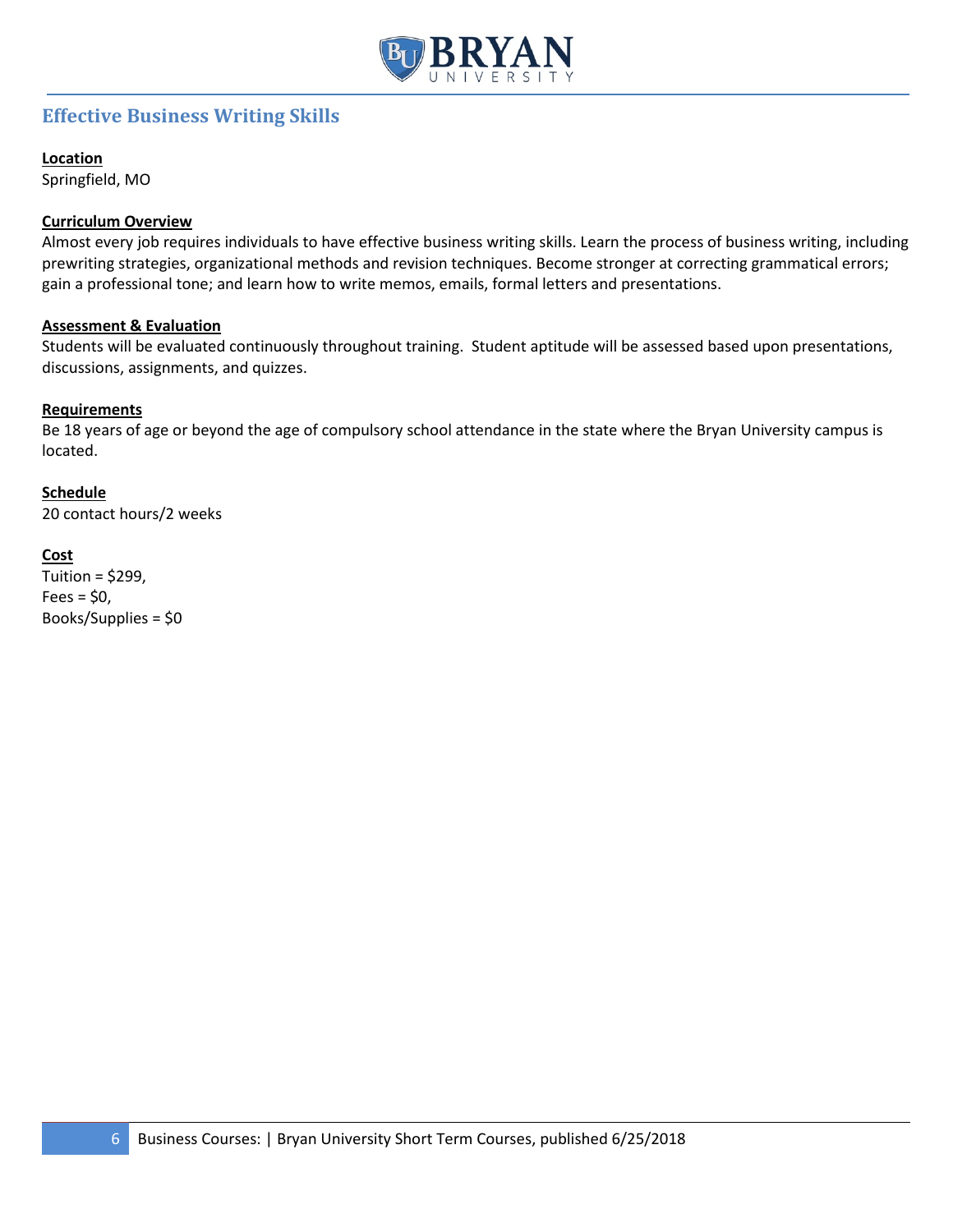

# <span id="page-6-0"></span>**First Line Supervision and Leadership**

#### **Location**

Springfield, MO

#### **Course Overview**

The First Line Supervision and Leadership course examines the role of a supervisor, qualities of an effective leader and development of strategies for effective communication. It also explores team development as well as technological factors that affect leadership. In the 20 contact hours of this course, you can better understand the requirements for making the transition into first-line leadership.

#### **Assessment & Evaluation**

Students will be evaluated continuously throughout training. Student aptitude will be assessed based upon presentations, discussions, assignments, and quizzes.

#### **Requirements**

Be 18 years of age or beyond the age of compulsory school attendance in the state where the Bryan University campus is located.

#### **Schedule**

20 contact hours/2 weeks

#### **Cost**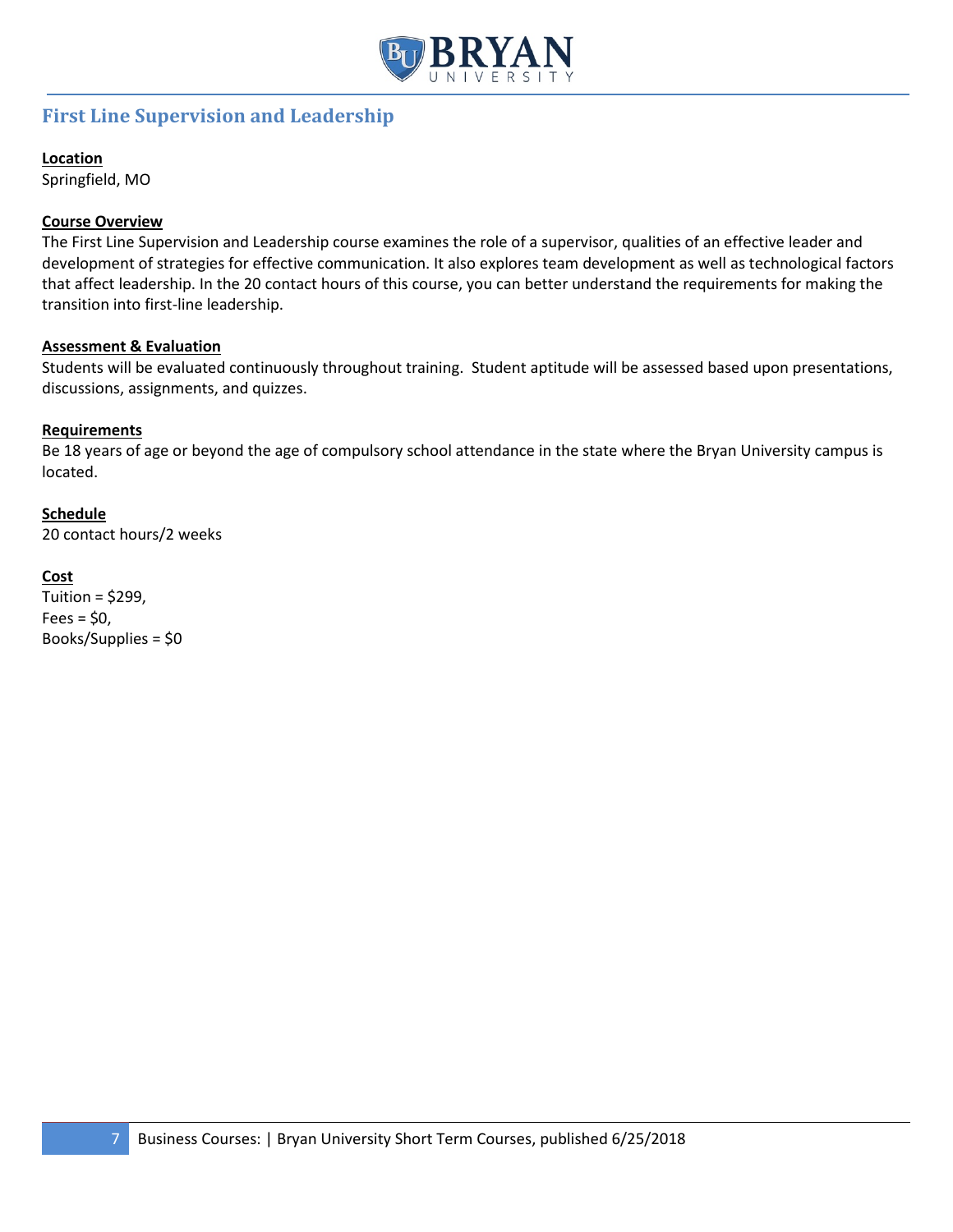

# <span id="page-7-0"></span>**Lean Enterprise Certification I**

#### **Location**

Springfield, MO and Rogers, AR

#### **Course Overview**

Learn enabler principles and processes, continual process improvement, principles of a consistent lean enterprise culture, and the use of measurement systems in the Lean Enterprise Certification course. The 40 contact hours of coursework can help prepare you to sit for the Lean Essentials I Certification exam from the American Society for Quality.

#### **Assessment & Evaluation**

Students will be evaluated continuously throughout training. Student aptitude will be assessed based upon presentations, discussions, assignments, and quizzes.

#### **Requirements**

Be 18 years of age or beyond the age of compulsory school attendance in the state where the Bryan University campus is located.

#### **Schedule**

40 contact hours/4 weeks

#### **Cost**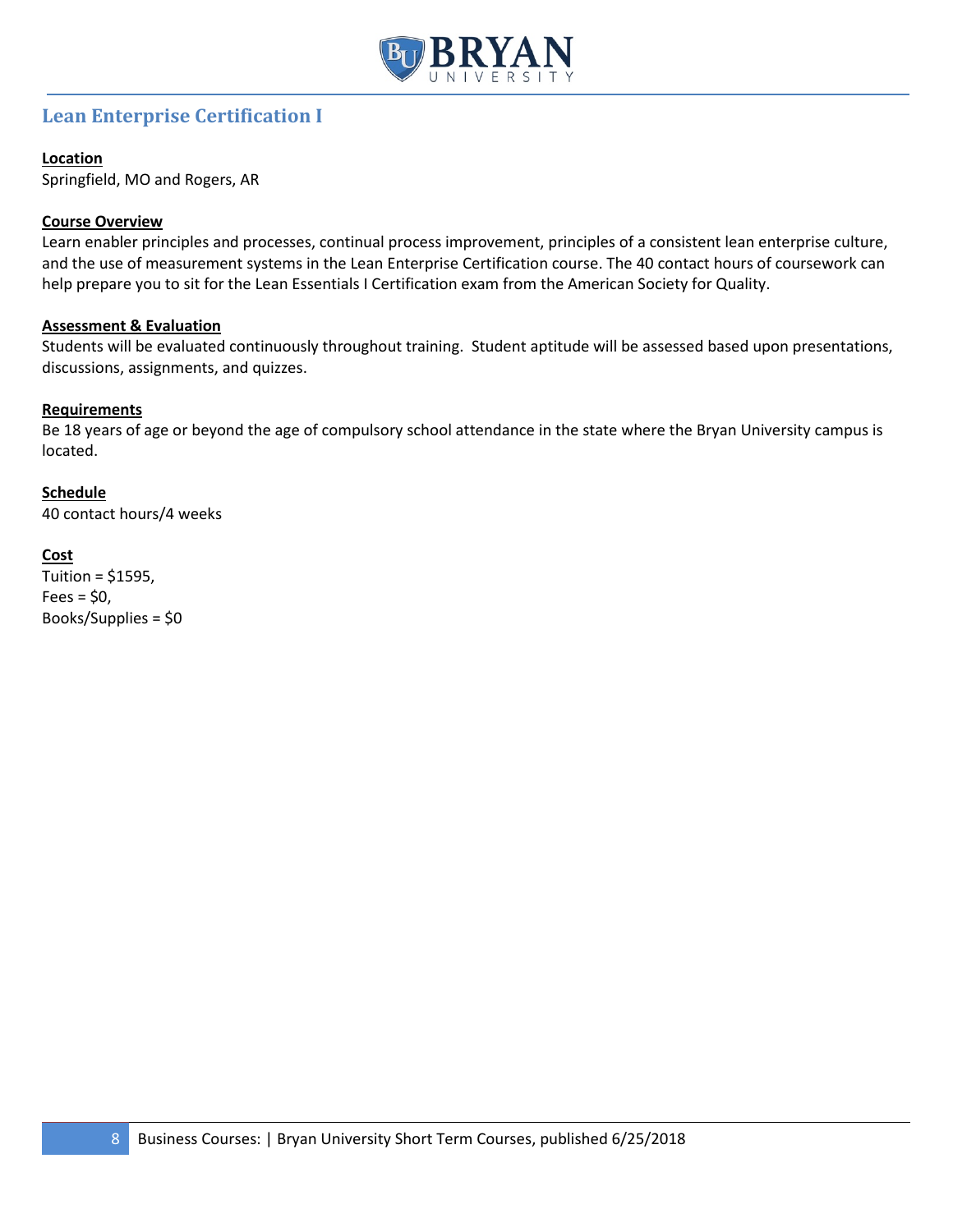

# <span id="page-8-0"></span>**Project Management Essentials**

#### **Location**

Springfield, MO

#### **Course Overview**

Project Management Essentials is an introductory course covering the advantages and disadvantages of different organizational structures, as well as the phases of an effective project management system. Learn how to be an effective project manager and manage time, cost scope and resources.

#### **Assessment & Evaluation**

Students will be evaluated continuously throughout training. Student aptitude will be assessed based upon presentations, discussions, assignments, and quizzes.

#### **Requirements**

Be 18 years of age or beyond the age of compulsory school attendance in the state where the Bryan University campus is located.

#### **Schedule**

20 contact hours/2 weeks

#### **Cost**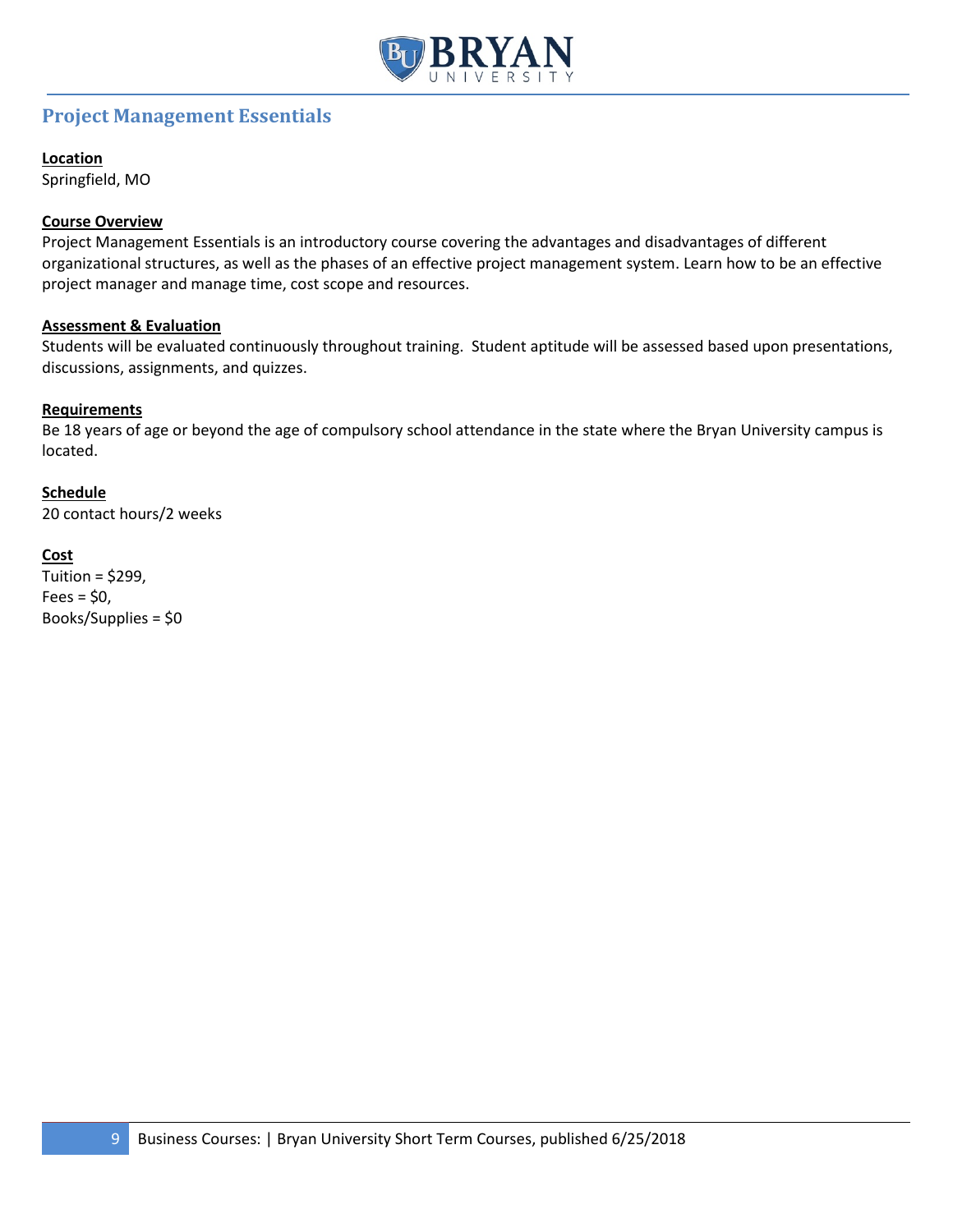

# <span id="page-9-0"></span>**Project Management Professional**

#### **Location**

Springfield, MO and Rogers, AR

#### **Course Overview**

If you are preparing to sit for the PMP certification exam, the Project Management Professional course is designed to help build your confidence and raise your chance of passing the exam. This 35-hour program provides students with an overview of topics that might be seen on the PMP certification exam.

#### **Assessment & Evaluation**

Students will be evaluated continuously throughout training. Student aptitude will be assessed based upon presentations, discussions, assignments, and quizzes.

#### **Requirements**

Be 18 years of age or beyond the age of compulsory school attendance in the state where the Bryan University campus is located.

#### **Schedule**

35 contact hours/4 weeks

#### **Cost**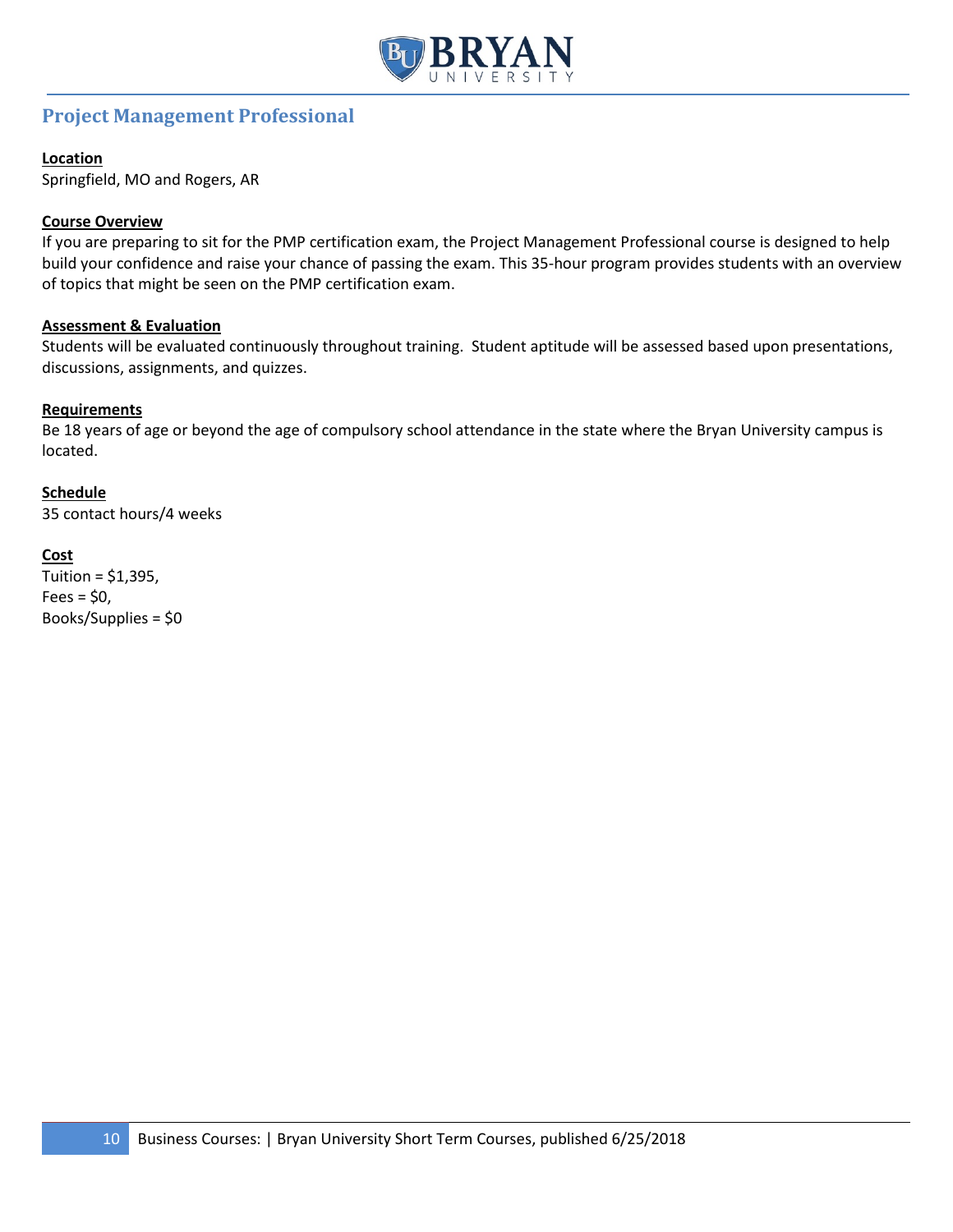

# <span id="page-10-0"></span>**Six Sigma Green Belt**

#### **Location**

Springfield, MO and Rogers, AR

#### **Course Overview**

Looking to obtain your Green Belt Certification but feel that you might need a refresher course? The Six Sigma Green Belt course is a 48-hour overview of the key concepts on the exam, such as processes and team management, operational metrics, and techniques to achieve process excellence. Please note that this program is for students who already are familiar with the Six Sigma processes, statistics, project management, operational metrics, process groups and Lean Six Sigma.

#### **Assessment & Evaluation**

Students will be evaluated continuously throughout training. Student aptitude will be assessed based upon presentations, discussions, assignments, and quizzes.

Requirements

Be 18 years of age or beyond the age of compulsory school attendance in the state where the Bryan University campus is located.

#### **Schedule**

48 contact hours/5 weeks

#### **Cost**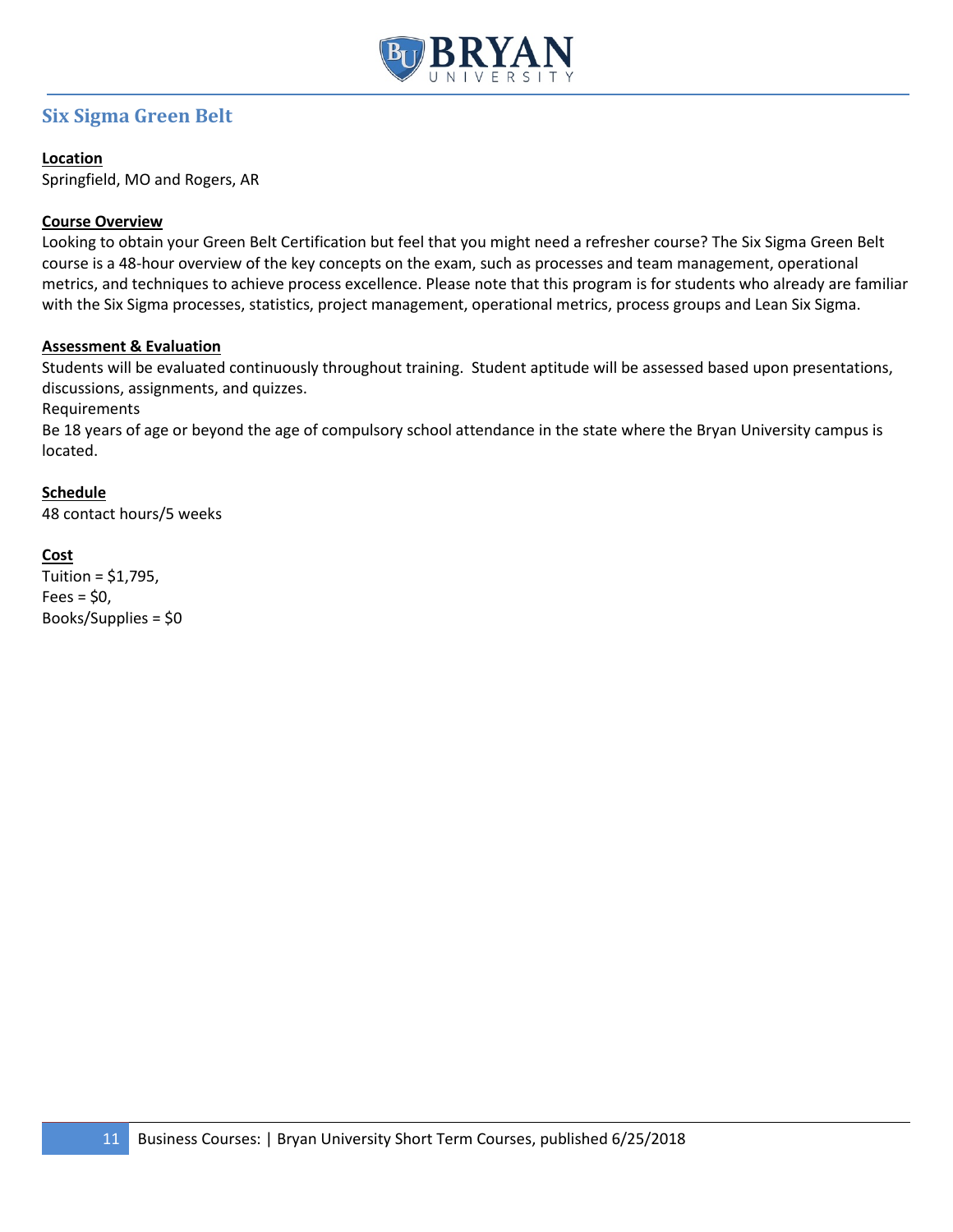

# <span id="page-11-0"></span>**Six Sigma Black Belt**

#### **Location**

Springfield, MO and Rogers, AR

#### **Course Overview**

The Six Sigma Black Belt course is designed for students who are familiar with the Six Sigma Black Belt principles and are preparing to sit for the Black Belt Certification. This course is an overview of the concepts covered on the exam and discusses topics such as process and team management, operational metrics, and key techniques to achieve process excellence.

#### **Assessment & Evaluation**

Students will be evaluated continuously throughout training. Student aptitude will be assessed based upon presentations, discussions, assignments, and quizzes.

#### **Requirements**

Be 18 years of age or beyond the age of compulsory school attendance in the state where the Bryan University campus is located.

#### **Schedule**

48 contact hours/5 weeks

#### **Costs**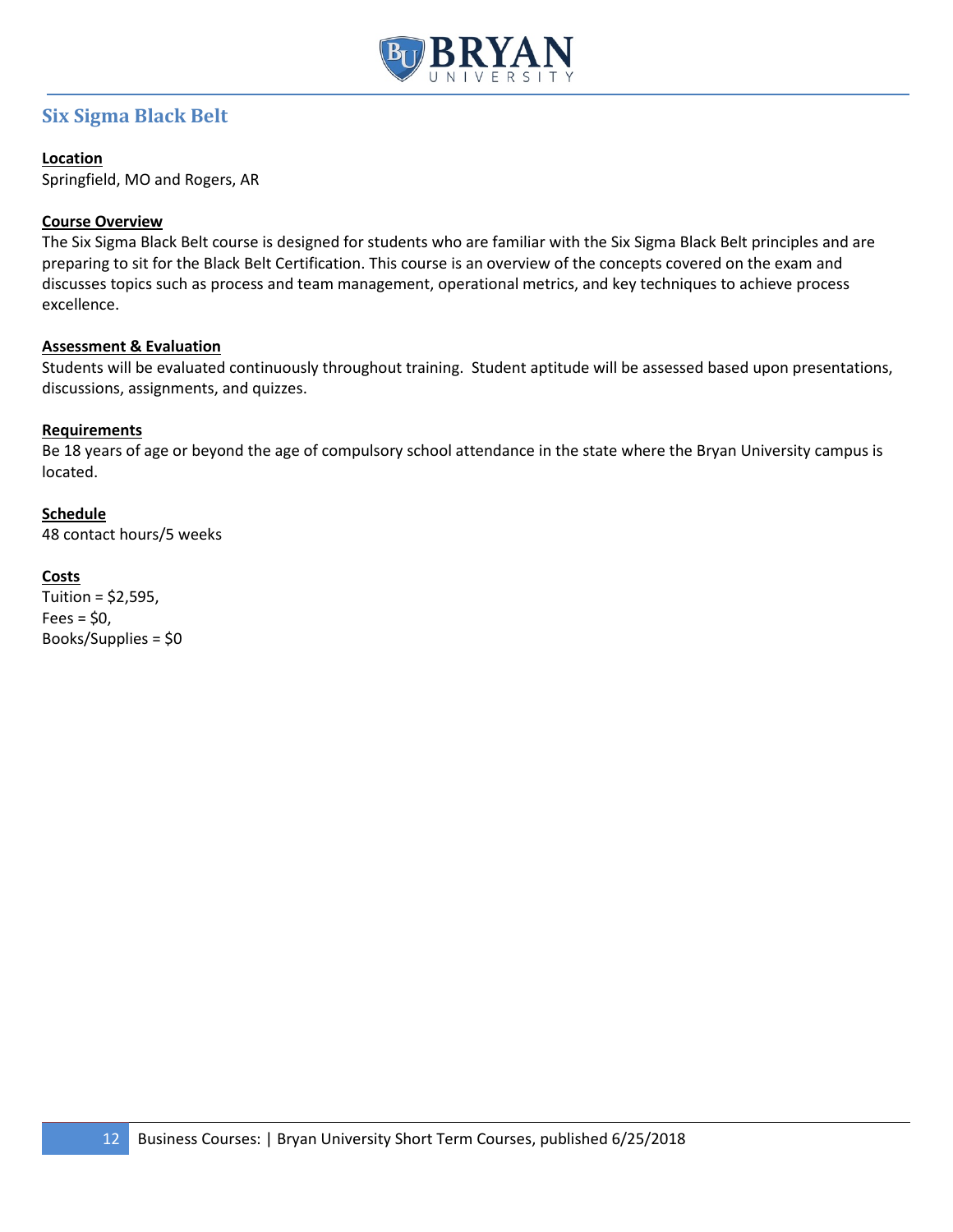

# <span id="page-12-0"></span>**Information Technology Courses:**

# <span id="page-12-1"></span>**Java Programming Certification**

#### **Location**

Springfield, MO and Rogers, AR

#### **Course Overview**

If you are interested in beginning your career in development/programming, the Java Programming Certification course could be for you. Our 80 contact hours of classes prepare students for the Oracle Java Certification – Associate level. The course is ideal for individuals who have a background in computers but are not proficient in Java.

#### **Assessment & Evaluation**

Students will be evaluated continuously throughout training. Student aptitude will be assessed based upon presentations, discussions, assignments, and quizzes.

#### **Requirements**

Be 18 years of age or beyond the age of compulsory school attendance in the state where the Bryan University campus is located.

#### **Schedule**

80 contact hours/8 weeks

#### **Cost**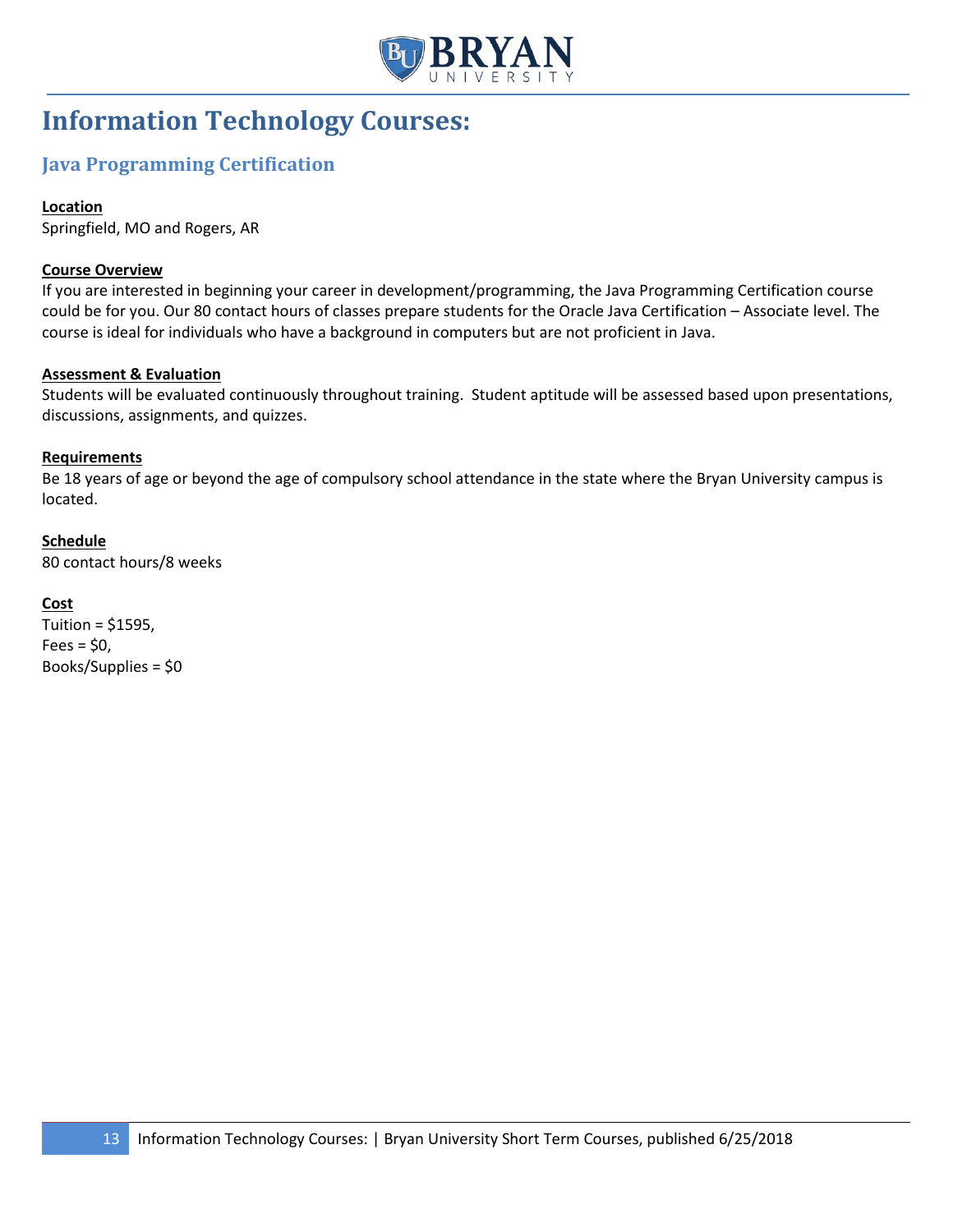

# <span id="page-13-0"></span>**Medical Courses:**

# <span id="page-13-1"></span>**Certified Medication Technician**

#### **Location**

Springfield, MO

#### **Course Overview**

The program consists of sixty (60) classroom hours of training on a basic review of body systems and medication effects on each; medical terminology; infection control; medication classifications; medication dosages, measurements, and forms; acquisition, storage, and security; problems of observation in medication therapy; and administration by oral, rectal, vaginal, otic, ophthalmic, nasal, skin, topical, transdermal patches, and oral metered dose inhaler.

#### **Assessment & Evaluation**

**Final Exam:** Students who have successfully completed the requisite classroom and on-the-job training hours will be eligible to take the final exam. The school will schedule the final exam and an approved examiner will be onsite to proctor the test. The school requires an 80% pass rate for the final exam.

**Student Evaluation:** Students will be evaluated for attendance, participation, and aptitude on a weekly basis by the instructor/facilitator. Bryan University reserves the right to dismiss a student at any given time due to conduct, attendance, or performance.

#### Requirements

(A) Any individual employable in an ICF/SNF who will be involved in direct resident care shall be eligible to enroll as a student in the course if the following criteria are also met:

- 1. High school diploma or General Education Development (GED) Certificate;
- 2. A minimum score of 8.9 on both Vocabulary and Comprehension tests and a minimum score of 7.0 on Mathematics Concepts and Application tests on the D level of the TABE. The tests shall be administered by the educational training agency;
- 3. Six (6) months of employment as a CNA who is listed as active on the Missouri CNA Registry;
- 4. For an individual currently employed in a long-term care facility, a letter of recommendation submitted to the educational training agency by the administrator or director of nursing of the facility, or for an individual not currently employed in a long-term care facility, a letter of recommendation submitted to the educational training agency by a previous long-term care facility employer;
- 5. The individual is not listed on the department's Employee Disqualification List (EDL) and does not have a Federal Indicator on the Missouri CNA Registry or any other state's CNA Registry that the educational training agency has checked based on a belief that information on the individual may be included;
- 6. The individual has not been convicted of or entered a plea of guilty or nolo contendere to a crime in this state or any other state, which if committed in Missouri would be a Class A or Class B felony violation of Chapters 565, 566, or 569, RSMo, or any violation of subsection 3 of section 198.070, or section 568.020, RSMo, unless a good cause waiver has been granted by the department under the provisions of 19 CSR 30- 82.060; and
- 7. The individual meets the employment requirements listed in 19 CSR 30-85.042(32).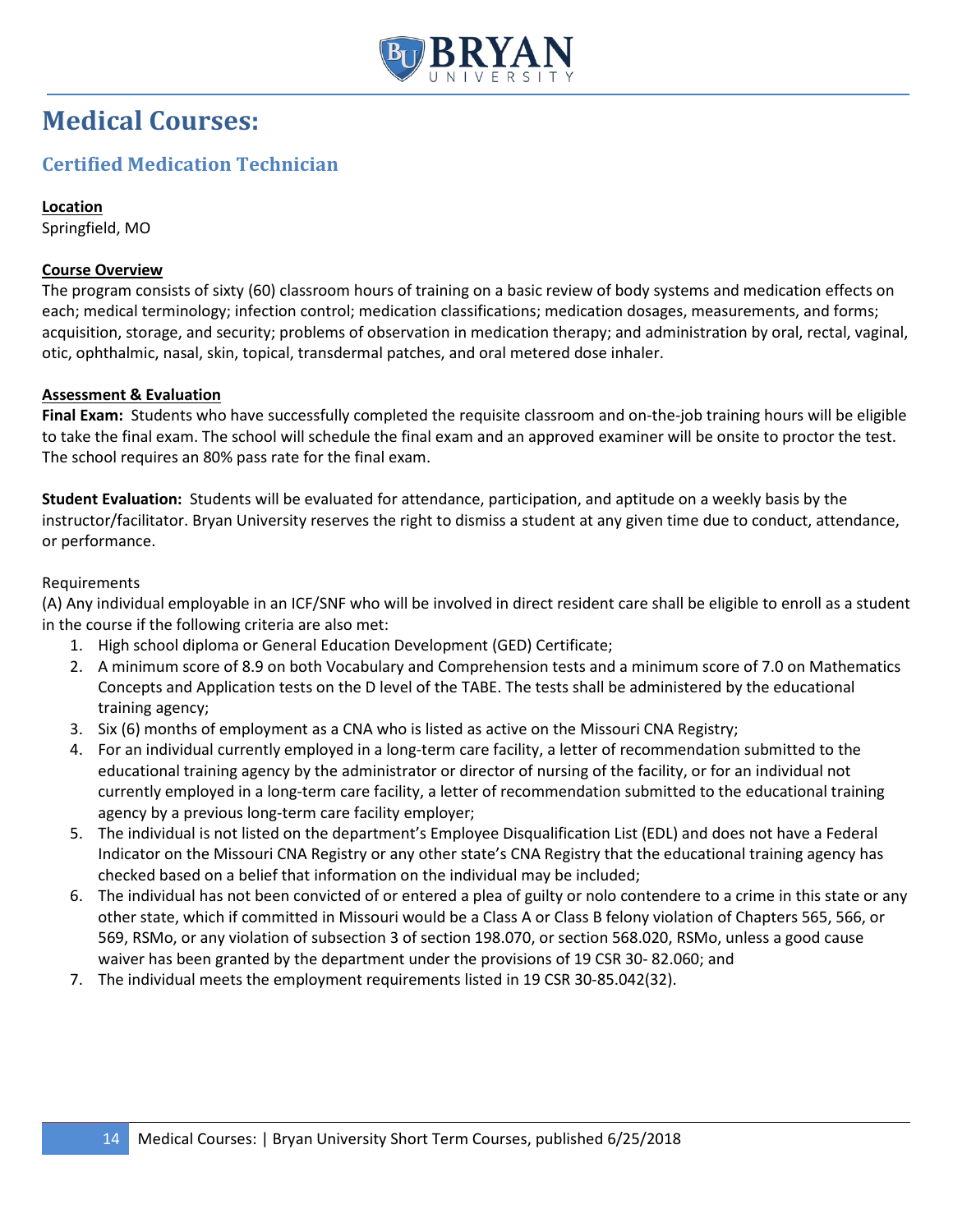

#### **Schedule**

3 weeks, 68 clock hours. Students will complete required training hours according to the following schedule. Bryan University reserves the right to change the classroom and clinical training hours. Students will complete classroom hours at the school. Clinical practice hours will be completed at a partner clinical training facility.

- Day Classroom Hours (60 total) Monday Friday, 8:30 a.m. -1:30 p.m.
- Day Clinical Practice Hours (8 total) Monday Friday, 8:00 a.m. 4:00 p.m.
- Night Classroom Hours (60 total) Monday Thursday 5:00 p.m. 10:00 p.m.
- Night On-The-Job Training Hours (8 total) Monday Thursday 5:00 p.m. 10:00 p.m.

#### **Tuition and Fees**

Classroom and On-The-Job Training - \$500.00 Final Exam Fee - \$100.00 CMT Challenge Exam Fee - \$100 Books are included in the Classroom and On-The-Job Training fees

**Department of Health and Senior Services Resources:** Division 30, the Division of Regulation and Licensure, Chapter 84 regulates Certified Medication Technician training. The Rules of Department of Health and Senior Services, Code of State Regulations 19 CSR 30-84.020 can be found online at health.mo.gov.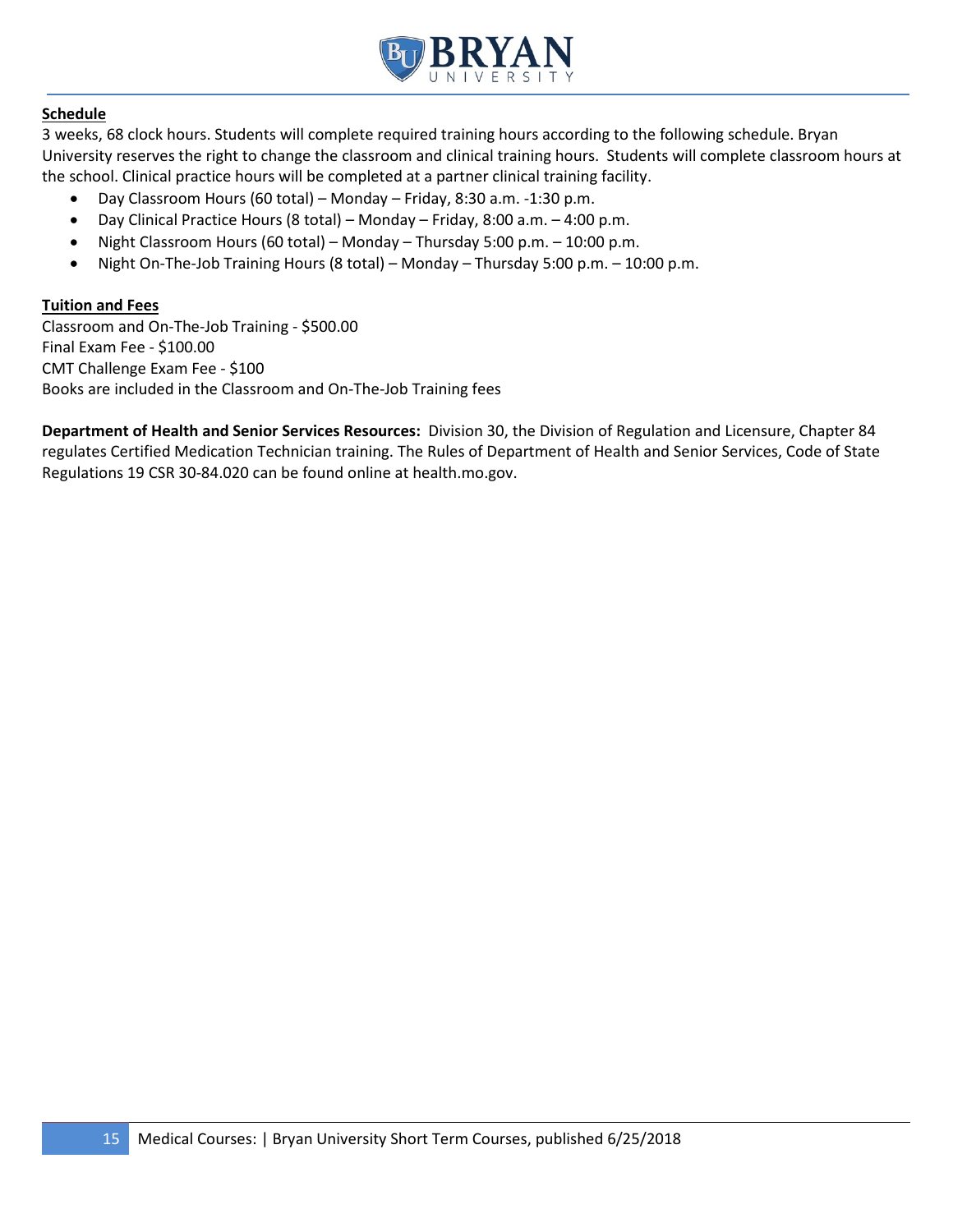

# <span id="page-15-0"></span>**Certified Nurse Assistant**

#### **Location**

Springfield, MO

#### Course Overview

The program consists of seventy-five (75) classroom hours of training on basic nursing skills, fire safety, disaster training, resident safety & rights, social & psychological problems of residents and the methods of handling and caring for mentallyconfused residents. Procedures and instructions in the following areas will be covered in the curriculum: basic hygiene techniques, bed making, personal care of residents, food service, charting, safety measures, basic preventative & restorative care, observation procedures, communication skills, ethical & legal responsibilities, death & dying, mental health, and social needs.

#### **Assessment & Evaluation**

**Student Evaluation:** Students will be evaluated for attendance, participation, and aptitude in the three subject areas on a weekly basis by the instructor/facilitator. Bryan University reserves the right to dismiss a student at any given time due to conduct, attendance, or performance.

**Final Exam:** Students who have successfully completed the requisite classroom and on-the-job training hours will be eligible to take the final exam. The school will schedule the final exam and an approved examiner will be onsite to proctor the test.

#### **Requirements**

Students must be 16 years of age, be employable in a long-term care facility, provide a negative Tuberculosis skin test within the previous six (6) months, and provide his/her own personal learning tools (stethoscope, watch with a second hand, scrubs, etc). The school and/or clinical training location will verify criminal background history to determine employment eligibility in a long-term care facility.

#### **Schedule**

6 weeks, 175 clock hours; Students will complete required training hours according to the following schedule. Students will complete classroom hours at the school. On-The-Job Training hours will be completed at a partner clinical training facility.

- Day Classroom Hours (75 total) Monday Friday, 8:30 a.m. -1:30 p.m.
- Day On-The-Job Training Hours (100 total) Monday Friday, 8:00 a.m. 2:00 p.m.
- Night Classroom Hours (75 total) Monday Thursday 5:00 p.m. 10:00 p.m.
- Night On-The-Job Training Hours (100 total) Monday Thursday 5:00 p.m. 10:00 p.m.

#### **Bryan University reserves the right to change the classroom and clinical training hours**

#### **Tuition and Fees**

Classroom and On-The-Job Training - \$1300.00 Final Exam Fee - \$100.00 (final exam fee is due at the time of final exam) CNA Challenge Exam Fee - \$100 \$650 is due before classes begin with the remainder of the balance due according to the Enrollment Agreement.

**Department of Health and Senior Services Resources:** Division 30, the Division of Regulation and Licensure, Chapter 84 regulates Certified Nurse Assistant training. The Rules of Department of Health and Senior Services, Code of State Regulations 19 CSR 30-84.010 can be found online at health.mo.gov.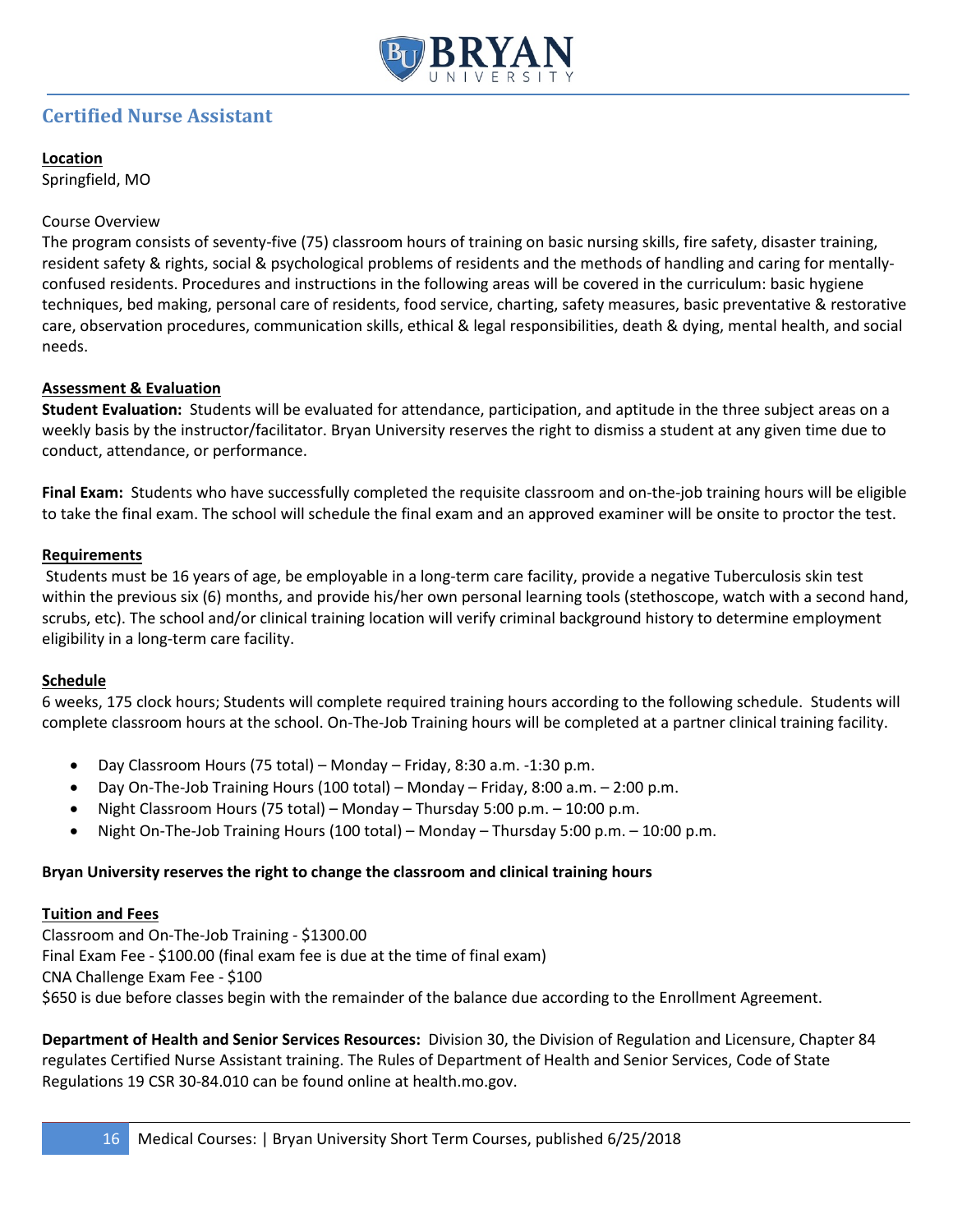

### <span id="page-16-0"></span>**CPR**

#### **Location**

Springfield, MO and Rogers, AR

#### **Course Overview**

In this three hour class participants will learn the skills and competencies required for eligibility to sit for the Basic Life Support (BLS) certification. Topics covered include adult, child, and infant CPR, choking, and how to use an AED. Participants are eligible for certification through the American Heart Association.

#### **Assessment & Evaluation**

Students will be evaluated continuously throughout training. Student aptitude will be assessed based upon their ability to successfully complete the BLS certification examination.

#### **Requirements**

Be 18 years of age or beyond the age of compulsory school attendance in the state where the Bryan University campus is located.

#### **Schedule**

3 contact hours/1day

#### **Cost**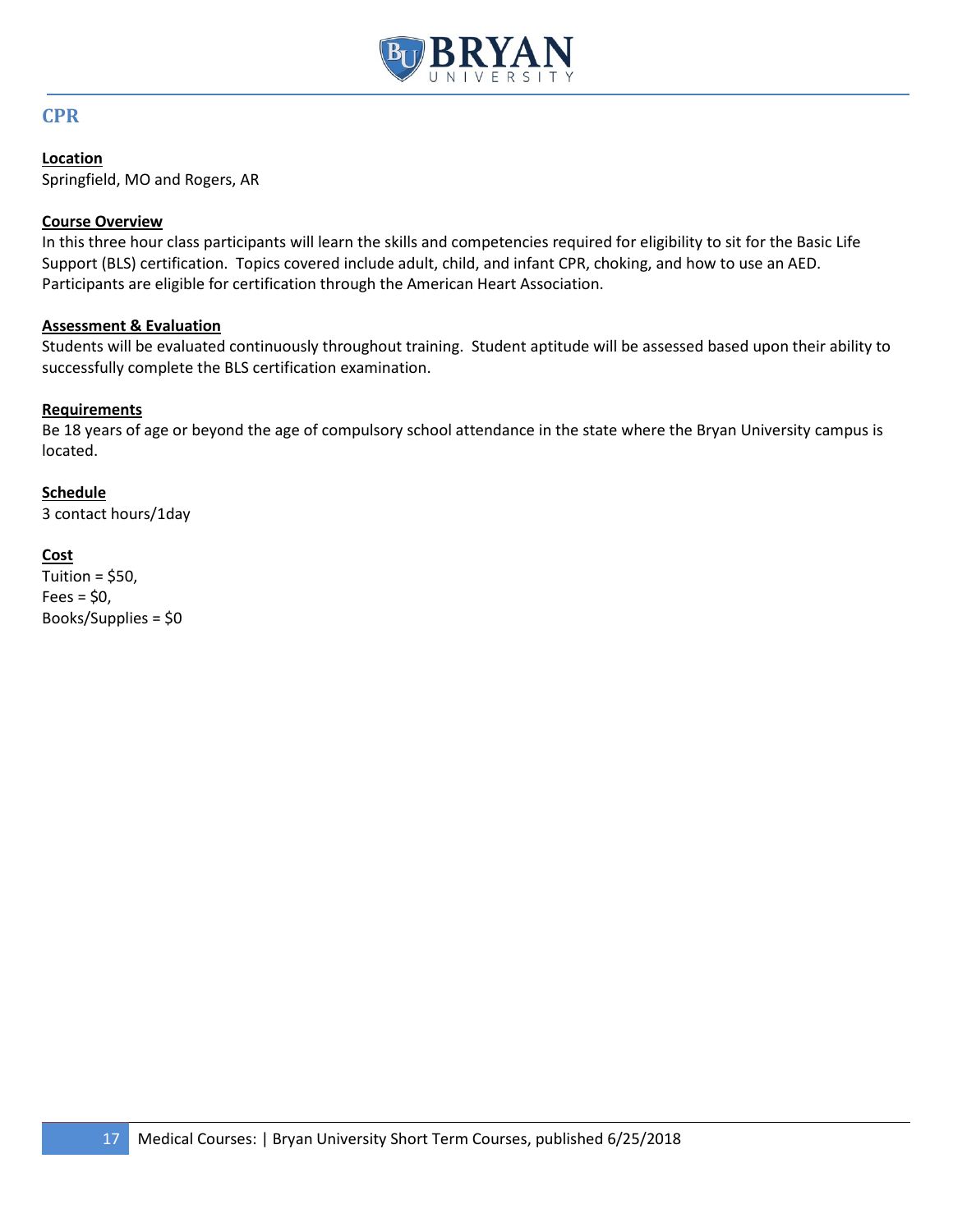

### <span id="page-17-0"></span>**ICD-10**

#### **Location**

Springfield, MO

#### **Course Overview**

If you are a medical coding professional and need to upgrade to the new system, the ICD-10 program at Bryan College is a 16-hour course that provides students with an overview of both diagnostics and procedure coding. Students learn the new codes, structure and nature of the characters, along with how to create diagnostic codes from the ICD-10-CM and ICD-10- PCS.

#### **Assessment & Evaluation**

Students will be evaluated continuously throughout training. Student aptitude will be assessed based upon presentations, discussions, assignments/activities, and quizzes.

#### **Requirements**

Be 18 years of age or beyond the age of compulsory school attendance in the state where the Bryan University campus is located.

#### **Schedule**

16 contact hours/2 weeks

#### **Cost**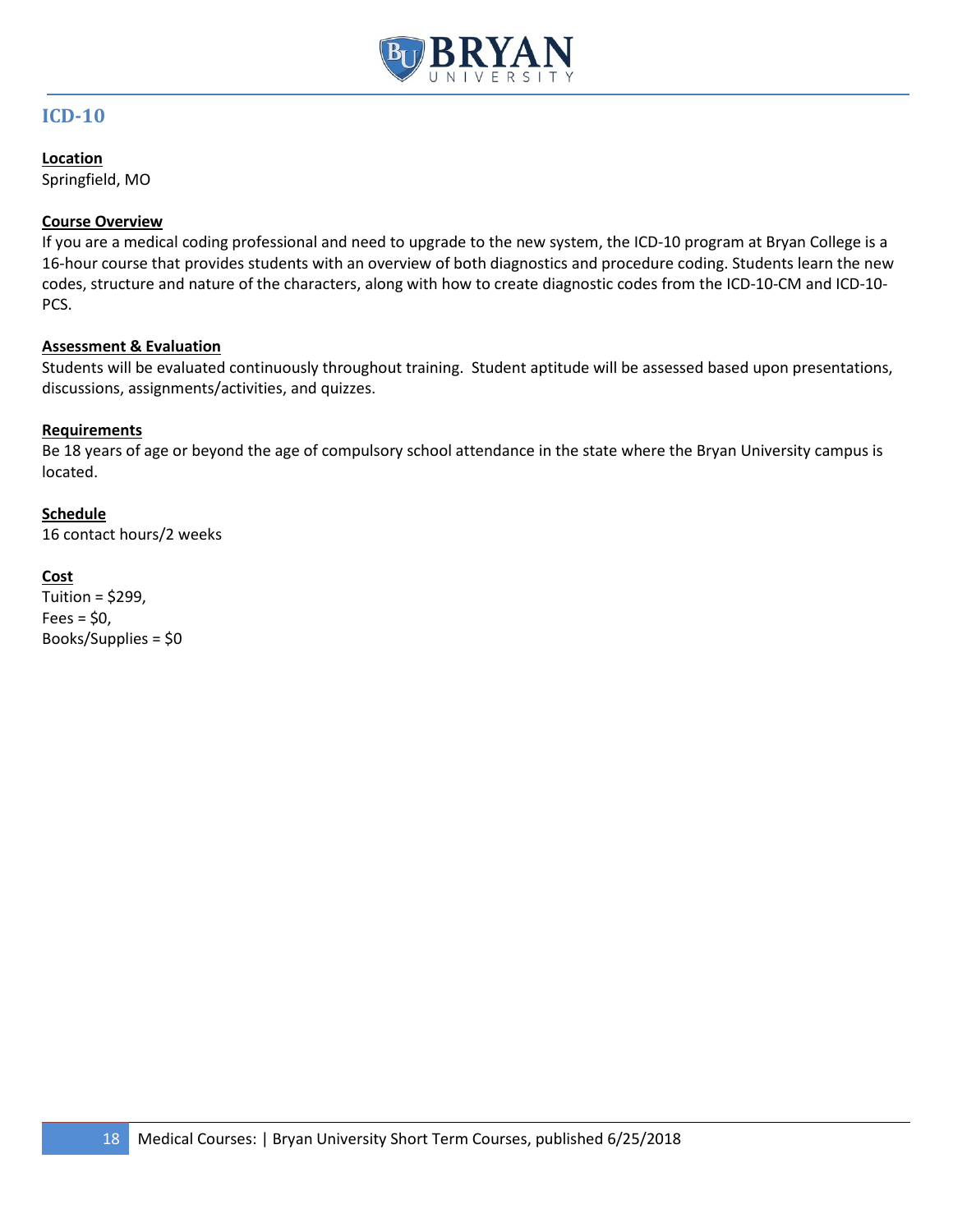

# <span id="page-18-0"></span>**Phlebotomy**

#### **Location**

Springfield, MO and Rogers, AR

#### **Course Overview**

Prepare to step into the medical field with training in phlebotomy. This short-term course can provide you with a strong foundation in basic didactic theory and hands-on skills to seek entry-level opportunities as a phlebotomist.

#### **Assessment & Evaluation**

Students will be evaluated continuously throughout training. Student aptitude will be assessed based upon presentations, discussions, assignments, quizzes and performance during clinical hours.

#### **Requirements**

Applicants to the Phlebotomy course (in Topeka, KS) must: Document they have received two TB skin tests in the same year or PPD annually for two or more consecutive years, and Hepatitis B results prior to the beginning the clinical portion of the course.

#### **Schedule**

240 contact hours/14 weeks

#### **Cost**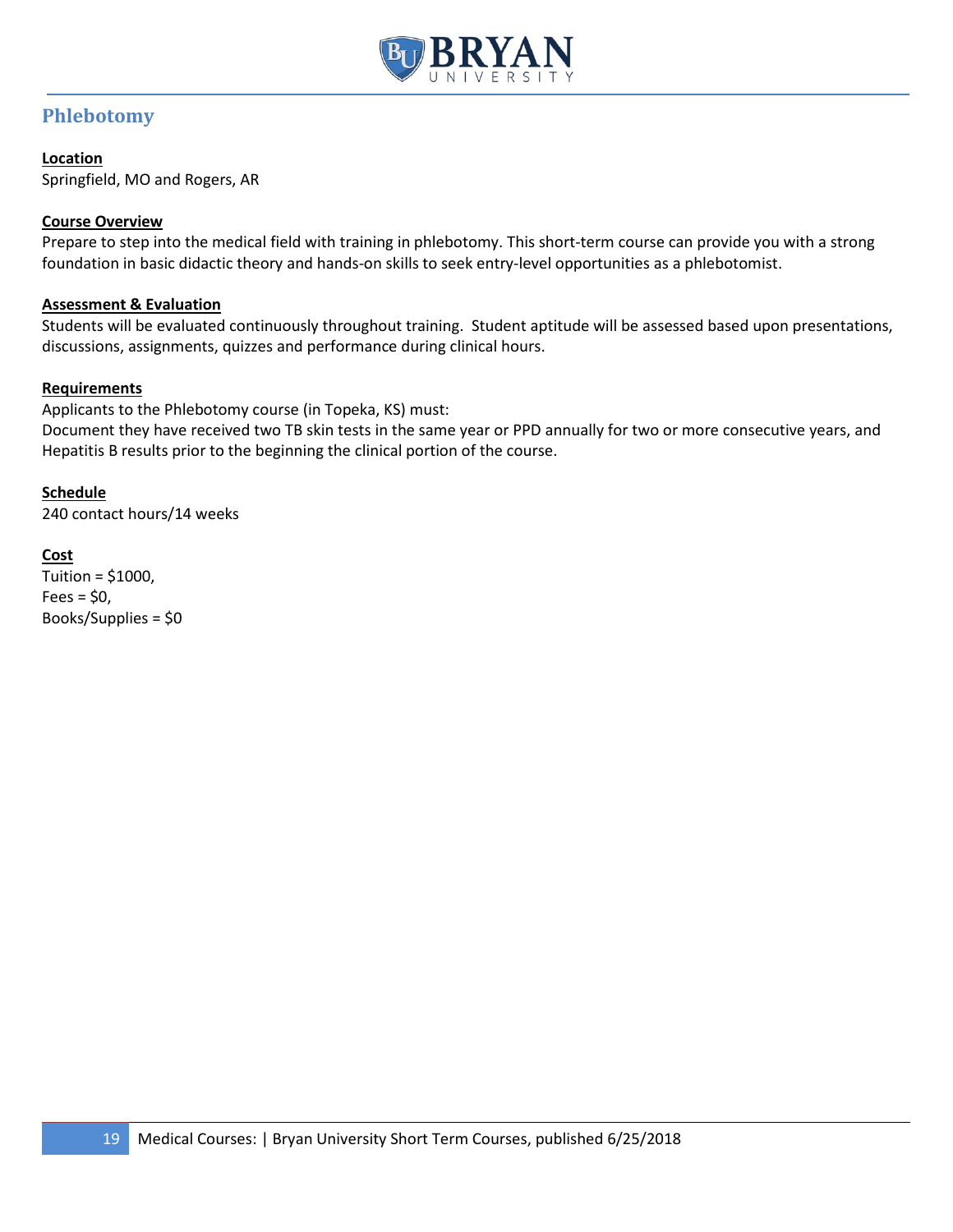

# <span id="page-19-0"></span>**Restorative Nurse Assistant**

#### **Location**

Springfield, MO

#### **Course Overview**

The program consists of thirty (30) hours in the classroom and laboratory application and thirty (30) hours of clinical practice under the supervision of the class facilitator. The curriculum covers three areas: Speech Therapy, Occupational Therapy, and Physical Therapy.

#### **Assessment & Evaluation**

Students will be evaluated for attendance, participation, and aptitude in the three subject areas on a weekly basis by the instructor/facilitator. Bryan University reserves the right to dismiss a student at any given time due to conduct, attendance, or performance. Final Exam: Students who have successfully completed the requisite classroom and clinical training hours will be eligible to take the final exam. The final exam will consist of six skills, two from each discipline (Speech Therapy, Occupational Therapy, and Physical Therapy). Plus four (40 required skills: 1) Draping the resident for treatment/procedures, 2) Range of motion exercises, 3) Transfer techniques, and 4) Ambulation activities.

#### **Requirements**

Students must be 16 years of age, be a practicing C.N.A. with at least six (6) months of experience, a letter of recommendation from the Director of Nursing at the facility that employs him/her, and have a high school diploma or GED.

#### **Schedule**

4 weeks, 60 clock hours - Students will complete required training hours according to the following schedule. Bryan University reserves the right to change the classroom and clinical training hours. Students will complete classroom hours at the school. Clinical training hours will be completed at a partner clinical training facility. Class hours will be based on student need.

- Day Classroom Hours (30 total) Monday Friday
- Day Clinical Training Hours (30 total) Monday Friday
- Night Classroom Hours (30 total) Monday Thursday
- Night Clinical Training Hours (30 total) Monday Thursday 5:00

#### **Cost**

Classroom and Clinical Training - \$500.00 Final Exam Fee: \$ 100.00 - Books are included in Classroom and Clinical Training fees

Bryan University is an approved training location for Certified Nurse Assistant (CNA) training by the Missouri Department of Health and Senior Services (DHSS). This course meets classroom and clinical requirements from DHSS. All applicants must meet student enrollment qualifications designated by DHSS in Code of State Regulations 19 CSR 30-84.010. Per Bryan University's approval to offer C.N.A. training, subsequent training for Restorative Nurse Assistant is available to qualified individuals.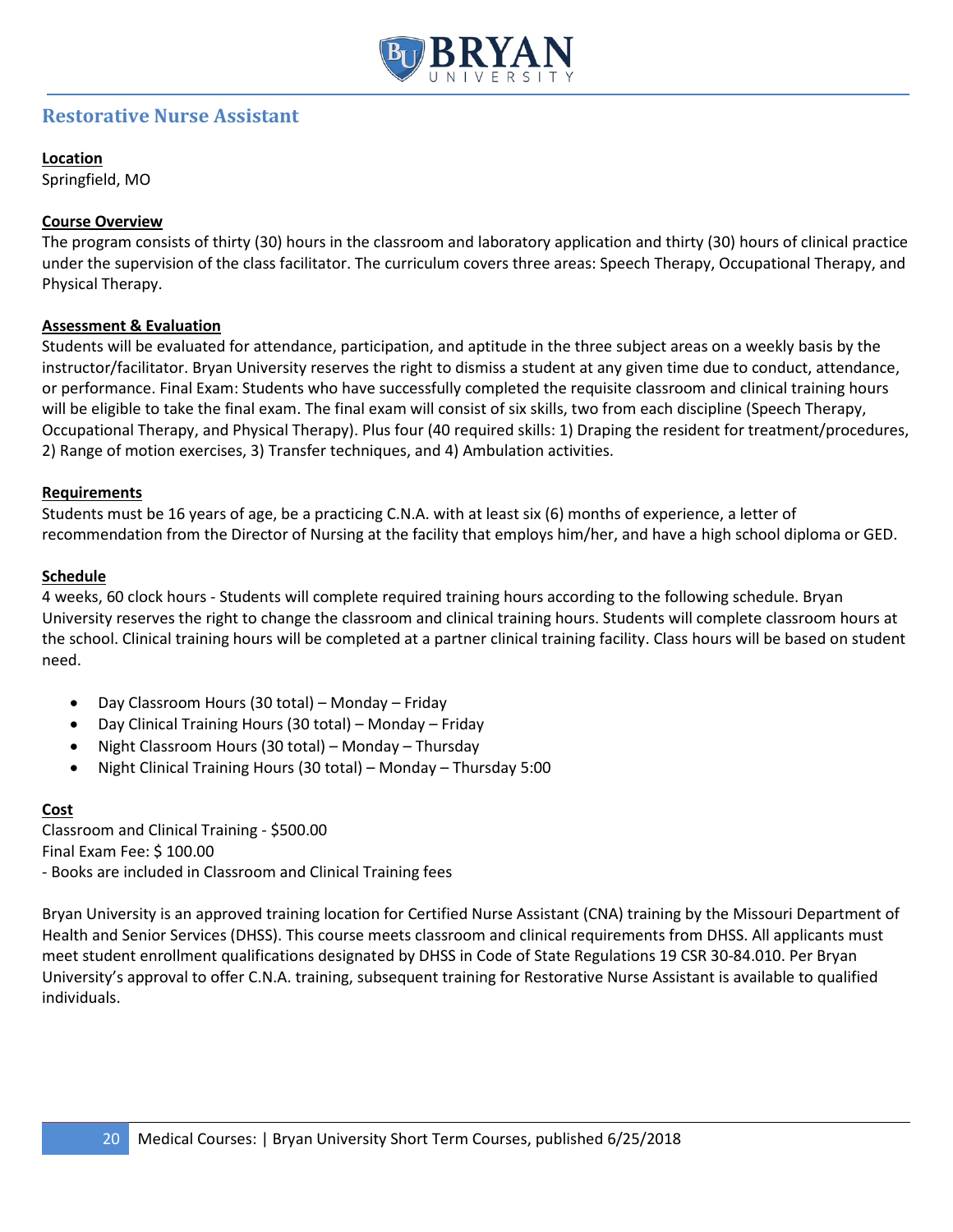

# <span id="page-20-0"></span>**Universal Precautions**

#### **Location**

Springfield, MO

#### **Course Overview**

Interested in working in a medical office or hospital? The Universal Precautions course trains students on the OSHA Bloodborne Pathogens Standard for individuals at risk of exposure to blood and other potentially infections material (OPIM). Students can learn how to provide a safe workplace for the employees of medical offices, hospitals, clinics and more.

#### **Assessment & Evaluation**

Students will be evaluated continuously throughout training. Student aptitude will be assessed based upon a presentation, discussions, an assignment, and a quiz.

#### **Requirements**

Be 18 years of age or beyond the age of compulsory school attendance in the state where the Bryan University campus is located.

#### **Schedule**

8 contact hours/1 week

#### **Cost**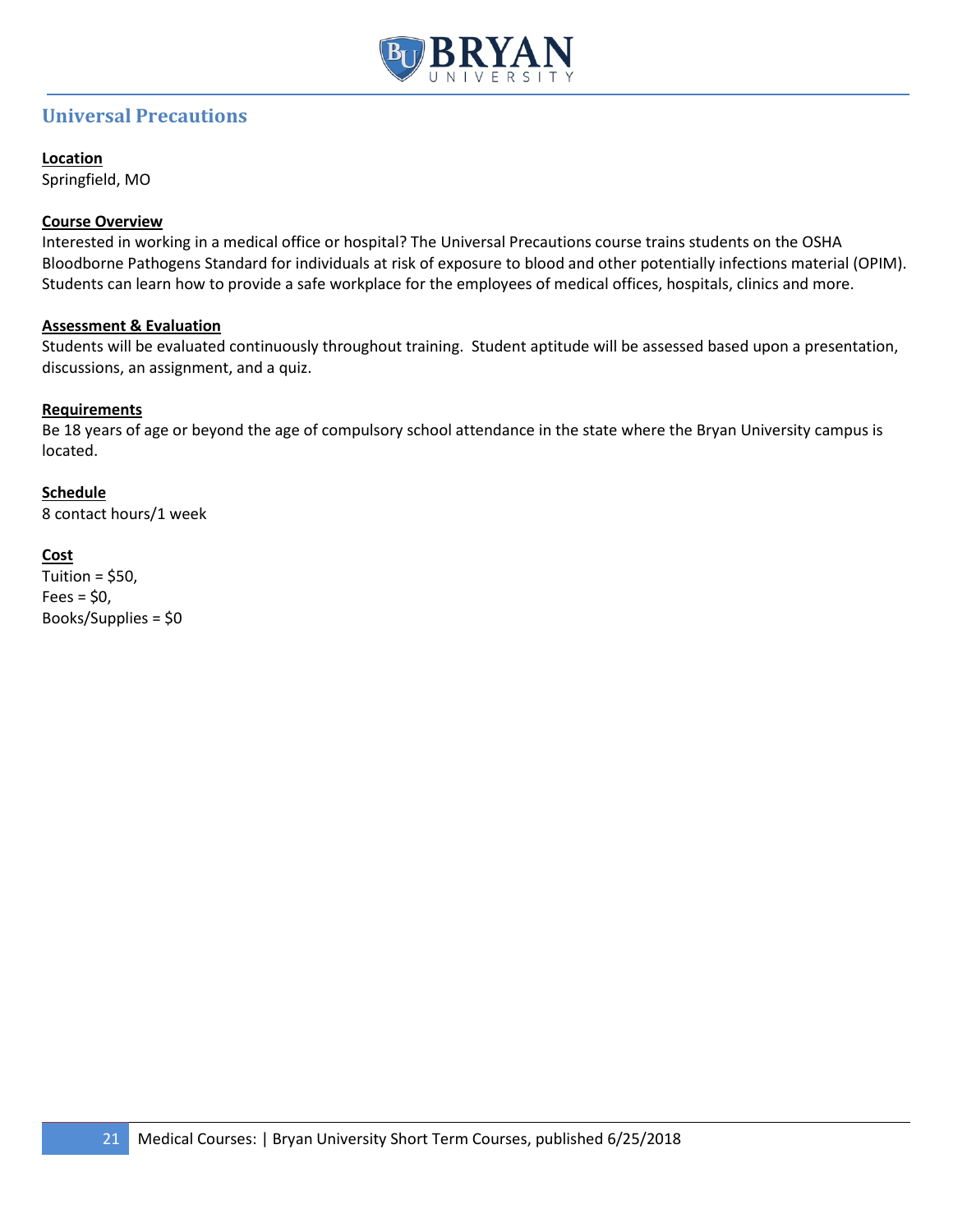

# <span id="page-21-0"></span>**Workforce Readiness/Professional Development:**

# <span id="page-21-1"></span>**Auctioneer Training Program**

#### **Location**

Springfield, MO (to include Online delivery)

#### **Course Overview**

This short program prepares students for work as an auctioneer. Students are exposed to and will learn about applicable laws/codes, breathing, voice control, chant, speed and precision, auctioneering ethics, advertising, and miscellaneous topics, which include an overview of specific merchandise items and types of auctions.

#### **Assessment & Evaluation**

Students will be evaluated continuously throughout training. Student aptitude will be assessed based upon a demonstration of voice control and quizzes.

#### **Requirements**

Be 18 years of age or beyond the age of compulsory school attendance in the state where the Bryan University campus is located.

#### **Schedule**

80 contact hours/2 weeks

#### **Cost**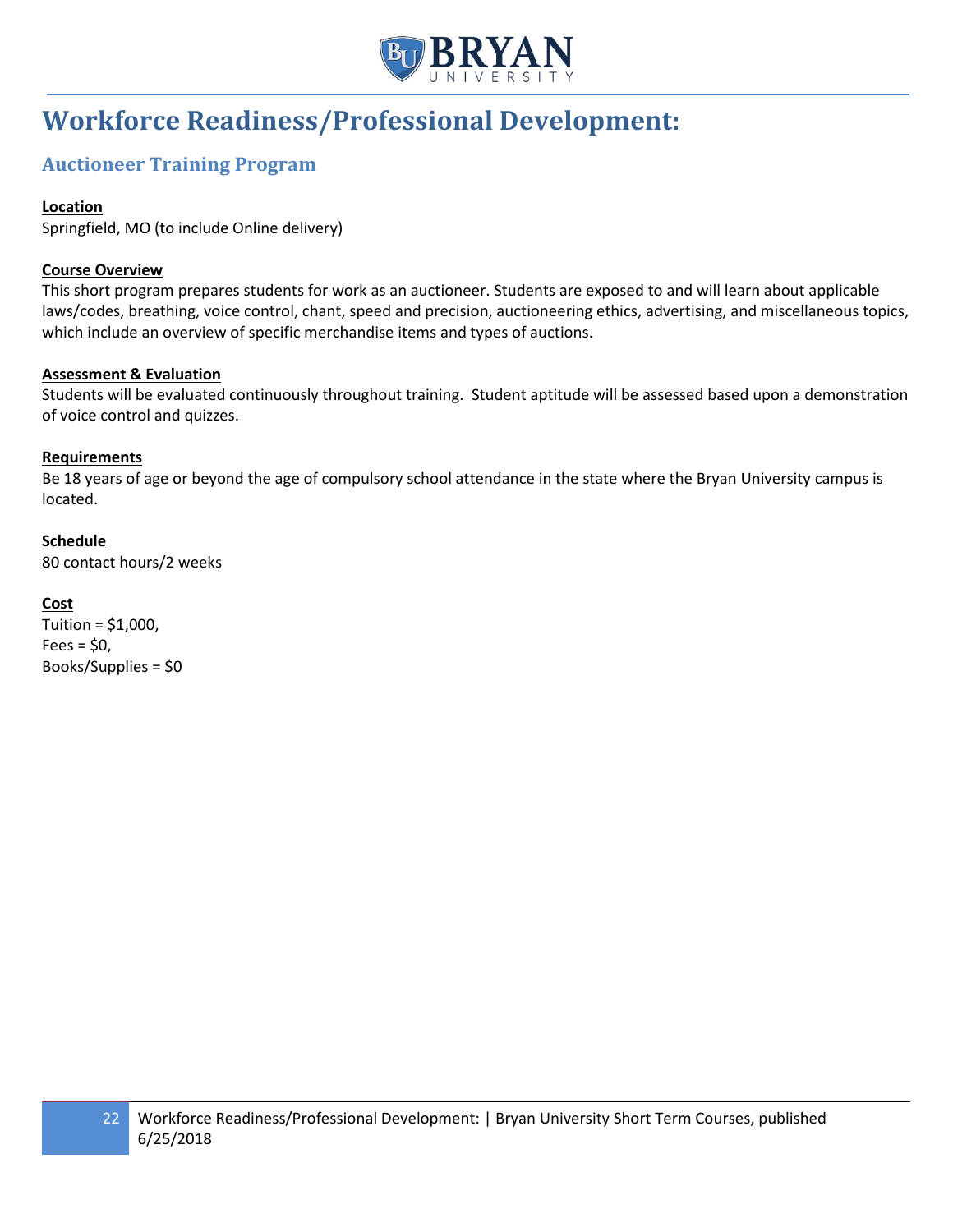

# <span id="page-22-0"></span>**Blueprint Reading**

**Location**

Springfield, MO

#### **Course Overview**

Our Blueprint Reading course is designed to help you interpret drawings that are commonly found in manufacturing and machining environments. Acquiring skills in blueprint reading can help you advance to new opportunities that require proficiency in blueprint reading.

#### **Assessment & Evaluation**

Students will be evaluated continuously throughout training. Student aptitude will be assessed based upon a presentation, a quiz and via the CPR/First aid certification process.

#### **Requirements**

Be 18 years of age or beyond the age of compulsory school attendance in the state where the Bryan University campus is located.

#### **Schedule**

16 contact hours/2 weeks

#### **Cost**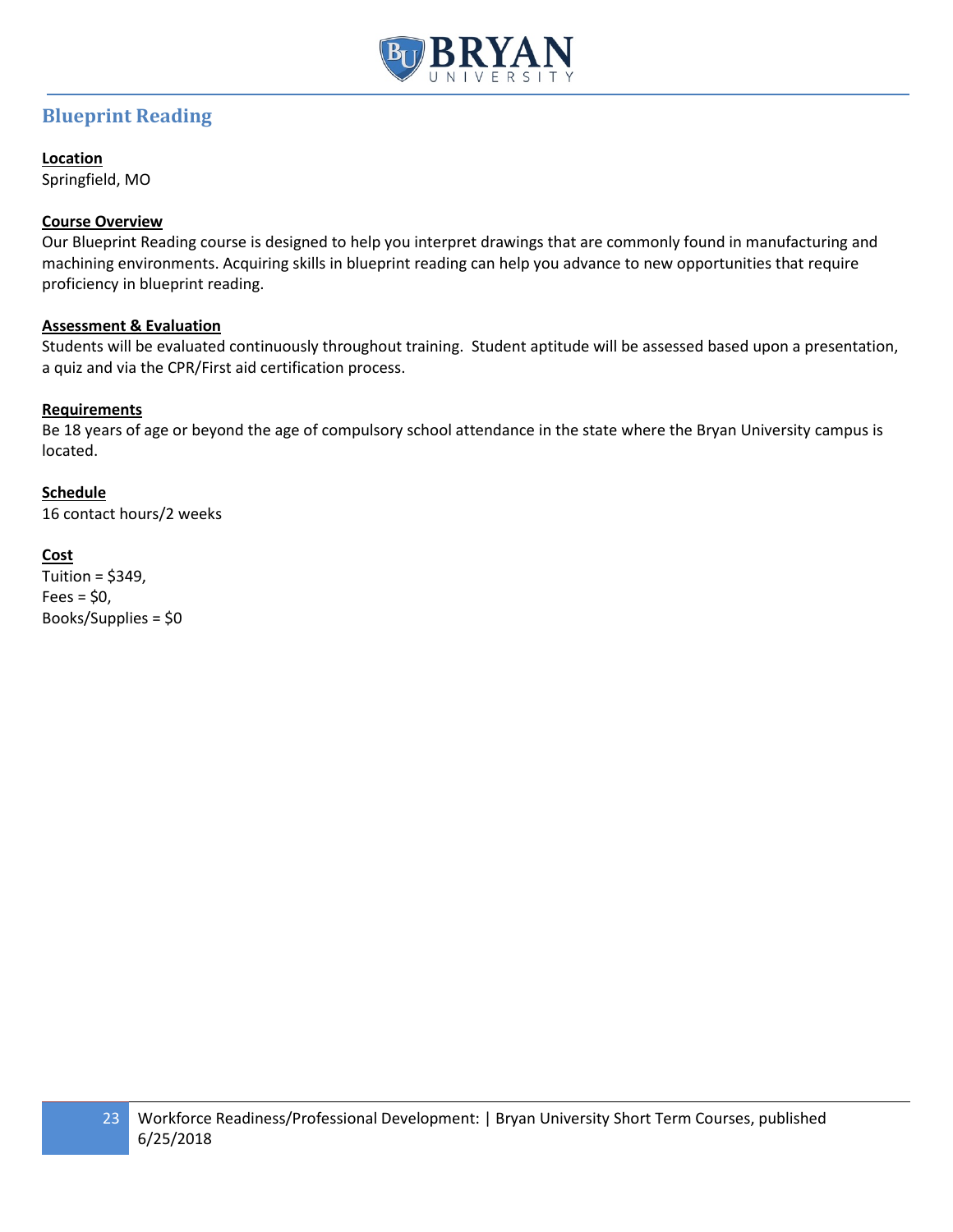

# <span id="page-23-0"></span>**Concealed Carry Handgun License Prep Course**

#### **Location**

Springfield, MO and Rogers, AR

#### **Course Overview**

This course, in accord with applicable state laws, familiarizes students with handgun safety at home, on the firing range and while carrying the firearm; the steps taken to safely load and unload a handgun; the basic principles of marksmanship; care and cleaning of concealable firearms; safe storage of firearms at home; the requirements of the state for obtaining a certificate of qualification for a concealed carry endorsement from the sheriff of the individual's county of residence and a concealed carry endorsement issued by the department of revenue; the laws relating to firearms as prescribed in appropriate state statutes; the laws relating to the use of force. It also requires the successful completion of a live firing exercise at which point a student will be required to safely demonstrate proficiency with both a semiautomatic pistol and revolver.

#### **Assessment & Evaluation**

Students will be evaluated continuously throughout training. Student aptitude will be assessed based upon live-fire exercises and completion of classroom instructional hours.

#### **Requirements**

Applicants to the Concealed Carry Handgun License Prep Course (Missouri); Concealed Carry Handgun License Prep Course (Topeka); Concealed Handgun Carry License Prep Course (Rogers) course must:

- Be 21 years of age;
- Be a citizen of the United States, a permanent resident alien or an eligible non-immigrant alien;
- Be a resident of the State in which the course is to be taken with a valid driver's license or state-issued identification card, or residing in the state while serving on active duty in the military; and,
- Be a resident of the county where applying.
- Have access (personal ownership or rental) to a semiautomatic pistol and revolver of any caliber
	- o In instances where a student does not own either or both they will be required to rent the necessary firearm and to purchase suitable ammunition.

Eye and ear protection will be made available to each student for the live fire exercises, unless the student chooses to bring their own

#### **Schedule**

8 contact hours/1 day

#### **Cost**

Tuition =  $$100$ ,  $Fees = $0,$ Books/Supplies = \$65 (if firearm(s) and ammunition are rented and used)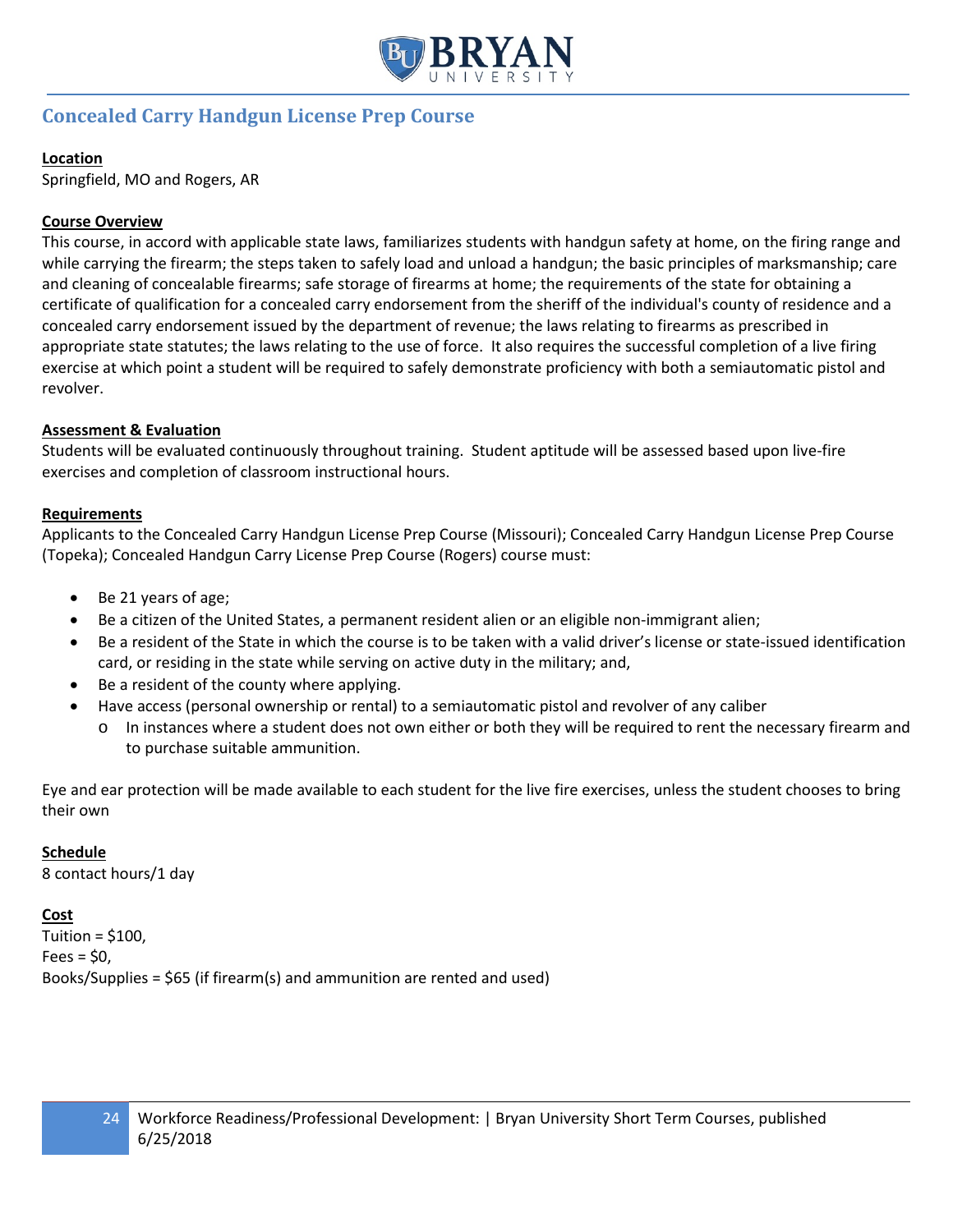

### <span id="page-24-0"></span>**ESL1**

#### **Location**

Rogers, AR and Springfield, MO (to include Online delivery)

#### **Course Overview**

This course is designed to help students whose first language is not English in four fundamental areas of English. Students will learn basic forms of English Grammar including simple and progressive verb tenses, parts of speech, prepositions, and an introduction to modals. This course also offers integrated skills with an emphasis on improving English proficiency and understanding of American culture. It includes continued practice in listening, speaking, pronunciation, vocabulary building, grammar, reading, writing and learning strategies, and laboratory assignments. Through listening comprehension and oral performances, students will practice their communication skills. Students will learn to comprehend the main ideas in short passages and listen for specific detail as well as engage in short conversations and report personal information and express opinions, and laboratory assignments. This course will focus on reading strategies. Emphasis will be on vocabulary growth and comprehension and expression of the main idea. Students will develop study and reading skills such as pre-reading and reading rate strategies, and laboratory assignments. Students scoring between  $0 - 3$  on the Tell Me More placement test will be placed into this course.

#### **Assessment & Evaluation**

Students will be evaluated continuously throughout training. Student aptitude will be assessed based upon activities within the Tell Me More software program and pre- and post-testing mechanisms.

#### **Requirements**

Be 18 years of age or beyond the age of compulsory school attendance in the state where the Bryan University campus is located.

Applicants to the ESL courses must complete The Tell Me More placement test in order to determine which course they are required to start in. There is no additional cost associated with completing this placement test. The following threshold is in place for ESL 1: score of 0 - 3

#### **Schedule**

160 Instructional Contact Hours/16 weeks

#### **Cost**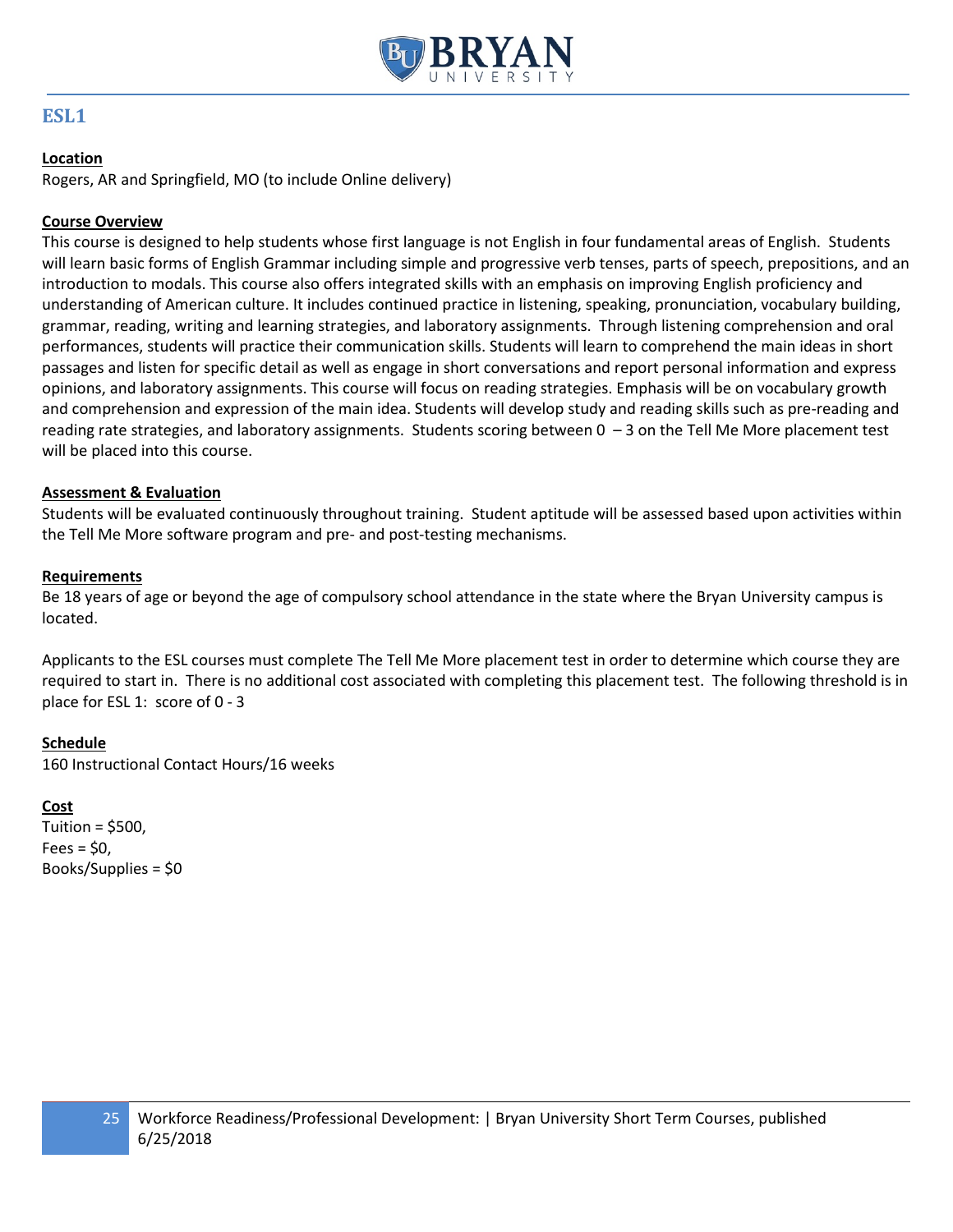

#### <span id="page-25-0"></span>**ESL2**

#### **Location**

Rogers, AR and Springfield, MO (to include online delivery)

#### **Course Overview**

This course is designed to help students whose first language is not English in five fundamental areas of English. This course is intended to assist students in improving and practicing their spoken English and intermediate written grammar. Students will study past, present and future verb tenses in the simple, progressive and perfect forms. Students will also study gerunds and infinitives, phrasal verbs, comparatives, prepositions, modals, determiners, articles and agreement. This course will integrate intermediate language skills with an emphasis on improving English proficiency and understanding of American culture. It includes continued practice in listening, speaking, pronunciation, vocabulary building, grammar, reading, writing and learning strategies. This course is intended to assist students to improve their communication skills. Students will develop their listening and speaking skills through a variation of language activities and laboratory assignments. This course will continue to strengthen basic skills of vocabulary development and comprehension with a variety of written material of gradually increasing difficulty. The objective is to progress from mechanical to more meaningful reading and laboratory assignments. This course for second language students will focus on recognizing and practicing grammatical structures and sentence patterns, within the familiar thematic context of shared personal and cultural experience, and laboratory assignments. Pre-writing and revision strategies will be introduced. Students scoring between 3.1 – 7.5 on the Tell Me More placement test will be placed into this course.

#### **Assessment & Evaluation**

Students will be evaluated continuously throughout training. Student aptitude will be assessed based upon activities within the Tell Me More software program and pre- and post-testing mechanisms.

#### **Requirements**

Be 18 years of age or beyond the age of compulsory school attendance in the state where the Bryan University campus is located.

Applicants to the ESL courses must complete The Tell Me More placement test in order to determine which course they are required to start in. There is no additional cost associated with completing this placement test. The following threshold is in place for ESL2: score between 3.1 - 7.5.

#### **Schedule**

160 Instructional Contact Hours/16 weeks

#### **Cost**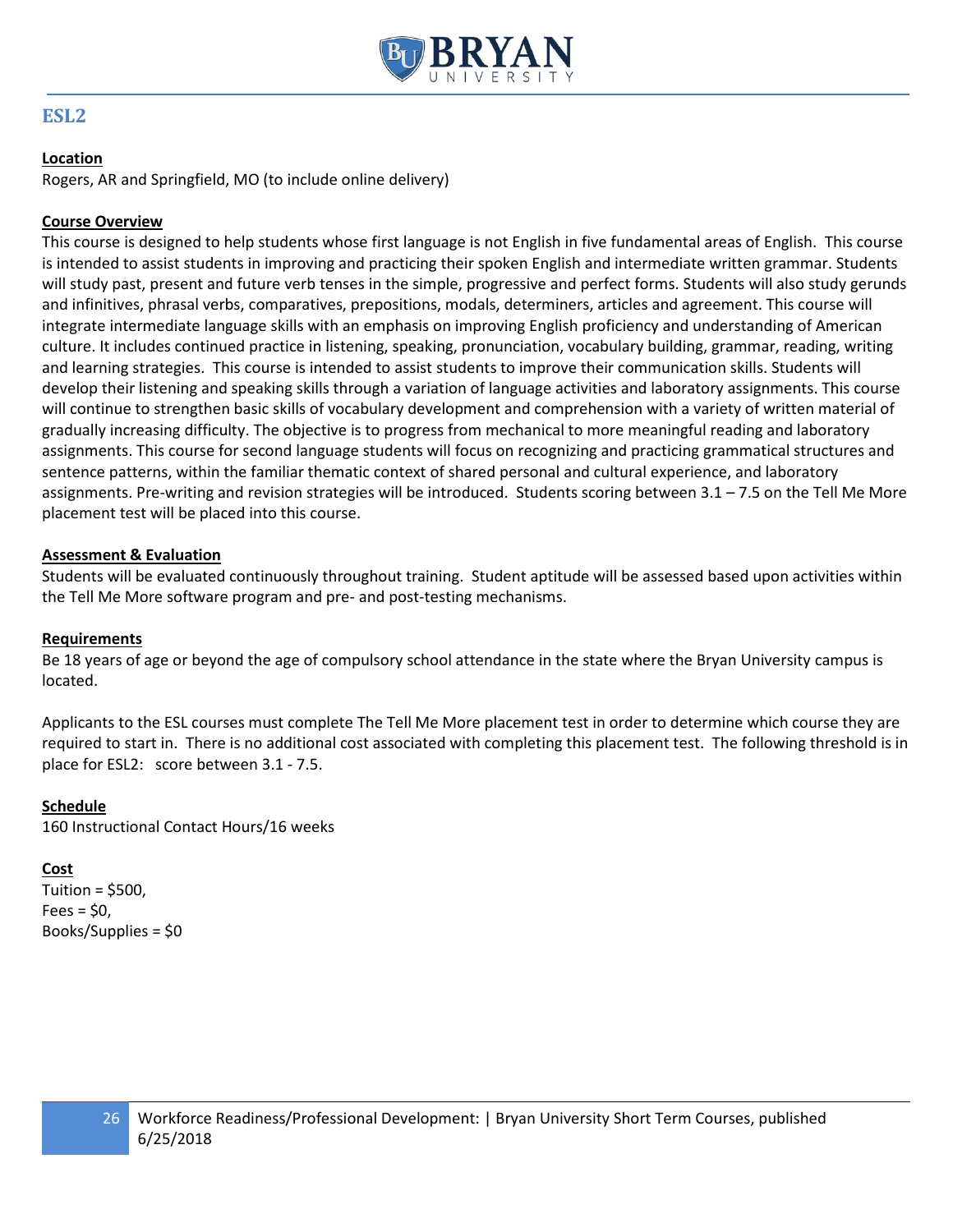

#### <span id="page-26-0"></span>**ESL3**

#### **Location**

Rogers, AR and Springfield, MO (to include Online delivery)

#### **Course Overview**

This course is designed to help students whose first language is not English in five fundamental areas of English. The purpose of this course is to support advanced academic writing, by developing and refining the grammar and editing skills necessary to detect and remedy common ESL writing problems. While the focus will be on accuracy, this course will also include logical analysis of the components of a composition, and editing for improved clarity and effectiveness. The student will practice strategies for speaking clear and appropriate English in a variety of academic situations. Attention to fluency, pronunciation and intonation will also be emphasized. This course includes a wide range of fictional and nonfictional reading. Emphasis is on the analysis and evaluation of both form and content as well as on pre-reading strategies and vocabulary development. Study skills include note-taking, paraphrasing, and summarizing. A continuation of Intermediate English, this course reviews the paragraph as a component of the English essay. Emphasis is on the planning, development and revision of multi-paragraph compositions. Students will focus on particular problems with their writing and practice editing.

This course is designed to prepare for students reading college-level material effectively and efficiently. Specific approaches to reading will be taught for both factual and fictional writing. Emphasis will be on the short story. This course focuses on the process of writing. However, integral to the writing process are the skills of reading and listening, actively, and critically. Collaboration and teamwork will be important components of this course. These skills enhance writing ability and also contribute generally to success in both education and employment. Students will be expected, therefore, to read, research, discuss, and work co-operatively, as part of the composition process. Students scoring between 7.6 – 10 on the Tell Me More placement test will be placed into this course.

#### **Assessment & Evaluation**

Students will be evaluated continuously throughout training. Student aptitude will be assessed based upon activities within the Tell Me More software program and pre- and post-testing mechanisms.

#### **Requirements**

Be 18 years of age or beyond the age of compulsory school attendance in the state where the Bryan University campus is located.

Applicants to the ESL courses must complete The Tell Me More placement test in order to determine which course they are required to start in. There is no additional cost associated with completing this placement test. The following threshold is in place for ESL3: score between 7.6 – 10.

#### **Schedule**

160 Instructional Contact Hours/16 weeks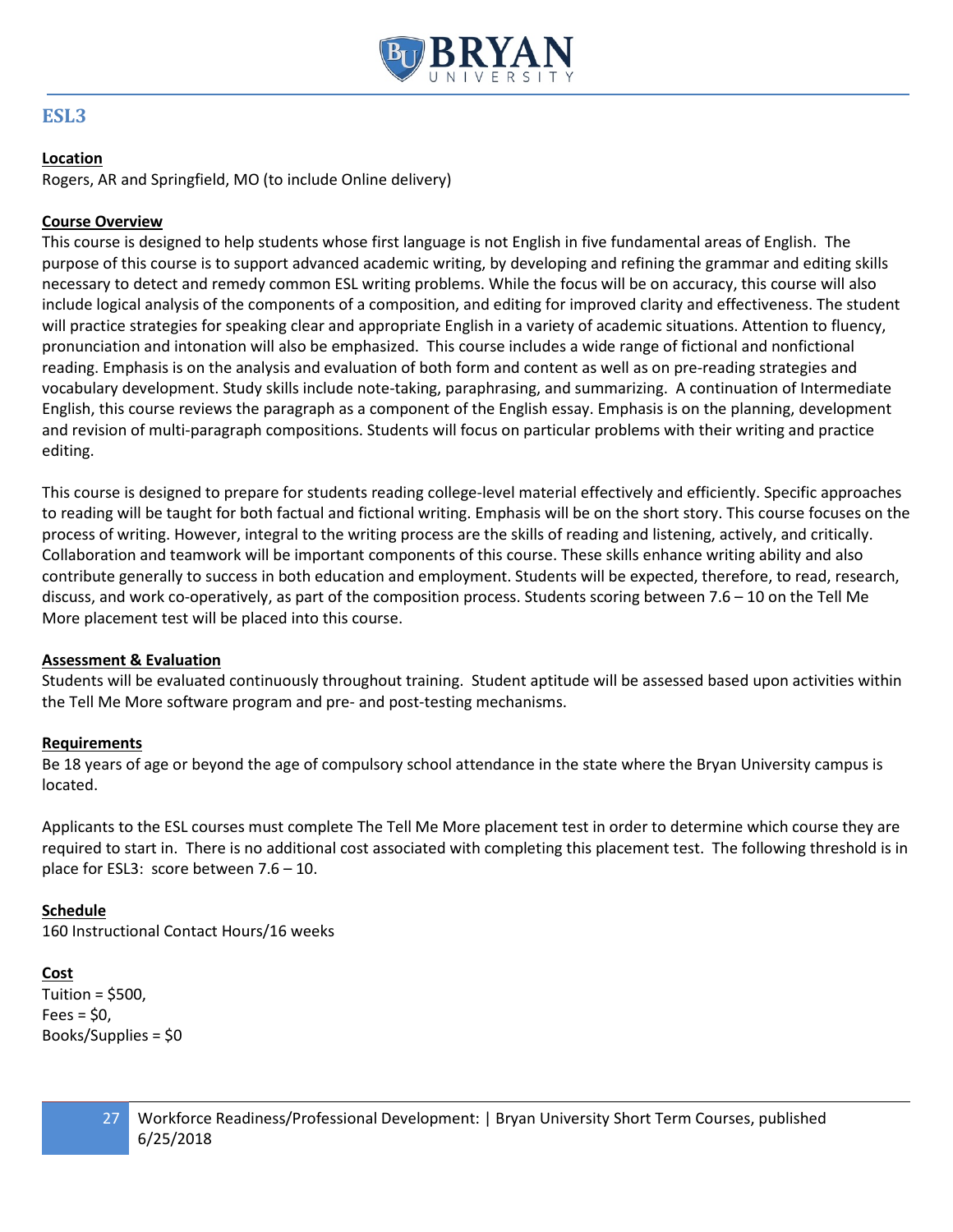

# <span id="page-27-0"></span>**Workplace Skills – Computer Concepts**

#### **Location**

Springfield, MO

#### **Course Overview**

If you are looking for a way to improve your basic computer skills so that you can improve your job search, the Workplace Skills – Computer Concepts course could be for you. You can explore a computer's hardware and software, along with how to utilize the Internet for job searches or basic work purposes.

#### **Assessment & Evaluation**

Students will be evaluated continuously throughout training. Student aptitude will be assessed based upon presentations, assignments, and quizzes.

#### **Requirements**

Be 18 years of age or beyond the age of compulsory school attendance in the state where the Bryan University campus is located.

#### **Schedule**

12 contact hours/2 weeks

#### **Cost**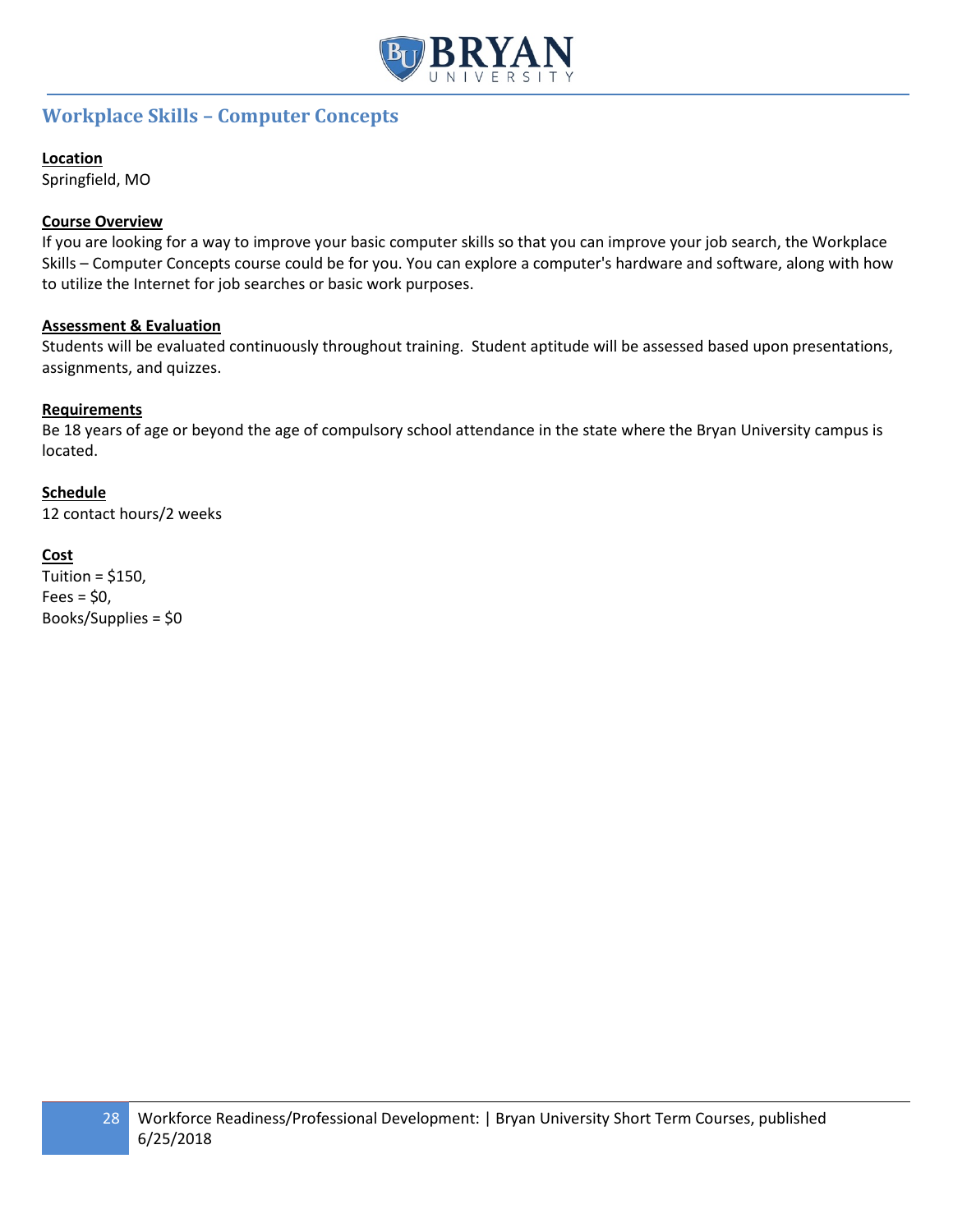

# <span id="page-28-0"></span>**Workforce Readiness – Communication and Collaboration**

#### **Location**

Springfield, MO

#### **Course Overview**

Communication and collaboration are keys to helping a business run smoothly. In the 4-hour Workforce Readiness – Communication and Collaboration course, you can learn the importance of these two elements in the business industry.

#### **Assessment & Evaluation**

Students will be evaluated continuously throughout training. Student aptitude will be assessed based upon a presentation, an activity, and a quiz.

#### **Requirements**

Be 18 years of age or beyond the age of compulsory school attendance in the state where the Bryan University campus is located.

#### **Schedule**

4 contact hours/1 week

#### **Cost**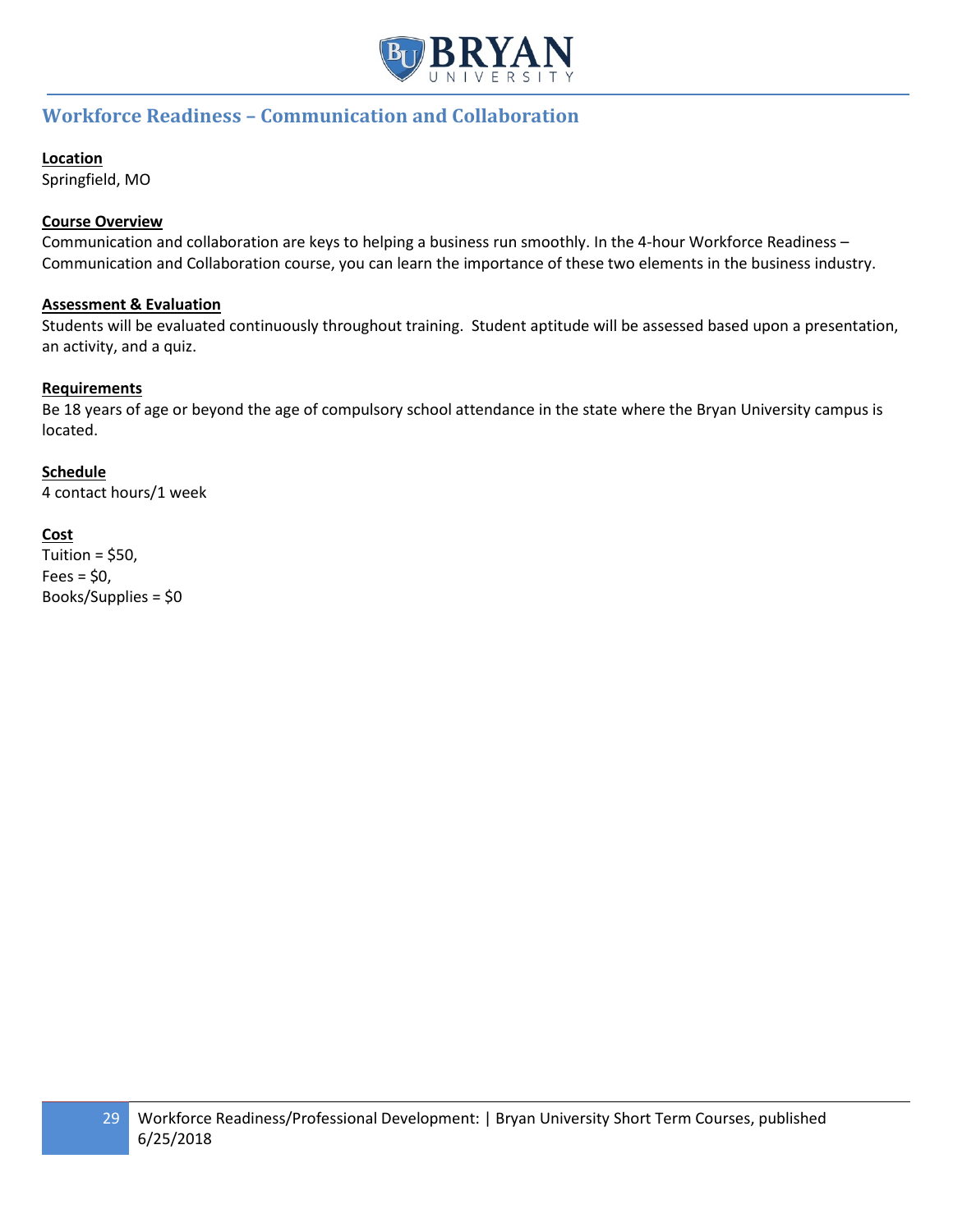

### <span id="page-29-0"></span>**Workforce Readiness – Creativity and Innovation**

#### **Location**

Springfield, MO

#### **Course Overview**

Sometimes solving a problem requires you to think outside of the box. This is why Bryan University created the Workforce Readiness – Creativity and Innovation course. Students can learn a variety of creativity skills and how to be innovative thinkers in the workplace.

#### **Assessment & Evaluation**

Students will be evaluated continuously throughout training. Student aptitude will be assessed based upon a presentation, an assignment, and a quiz.

#### **Requirements**

Be 18 years of age or beyond the age of compulsory school attendance in the state where the Bryan University campus is located.

#### **Schedule**

4 contact hours/1 week

#### **Cost**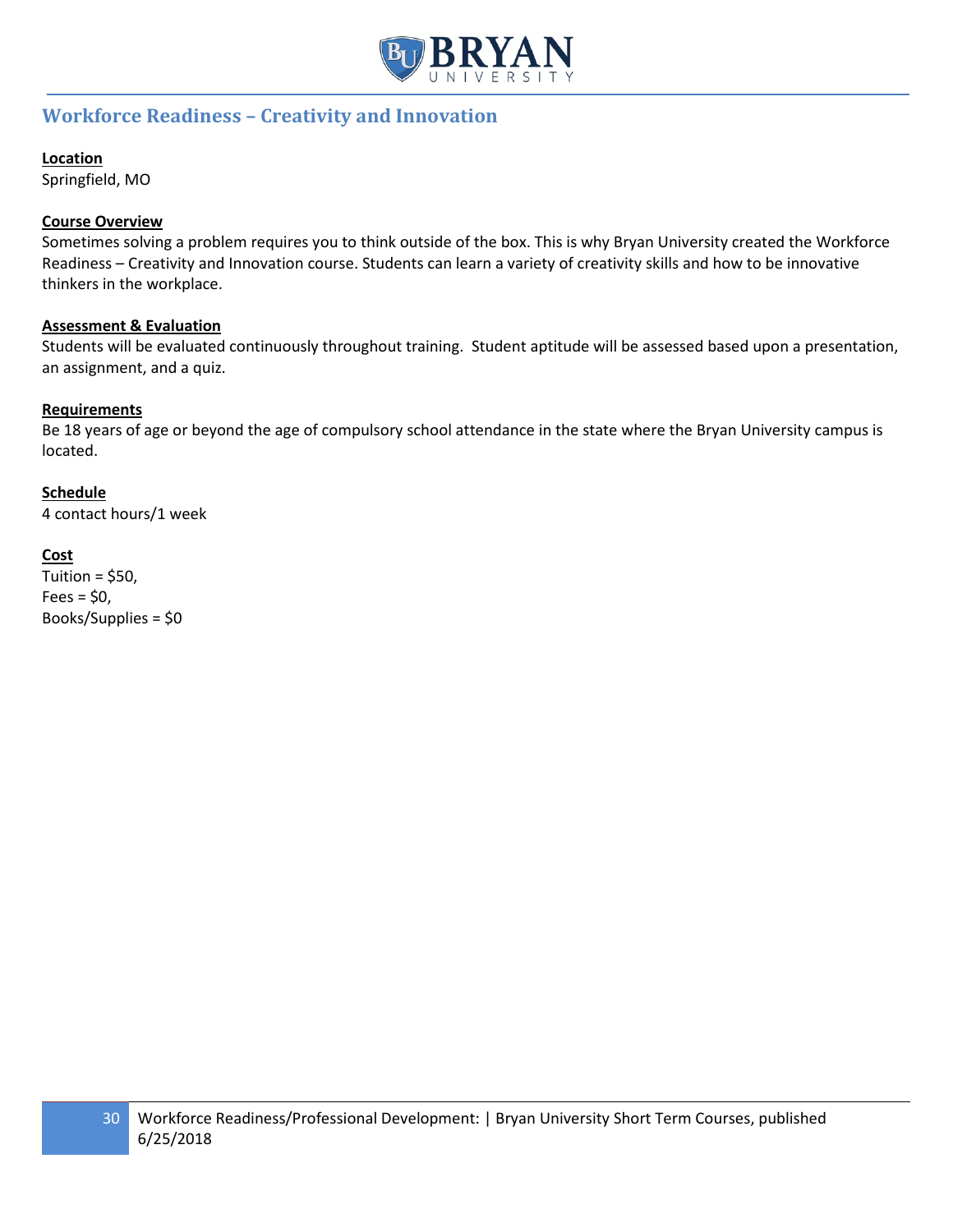

# <span id="page-30-0"></span>**Workforce Readiness – Critical Thinking and Problem Solving**

#### **Location**

Springfield, MO

#### **Course Overview**

As a professional in the business industry, there will be many times you must deal with problems that arise. The Workforce Readiness – Critical Thinking and Problem Solving course teaches students the application of critical thinking and problem solving skills in the workplace.

#### **Assessment & Evaluation**

Students will be evaluated continuously throughout training. Student aptitude will be assessed based upon a presentation, an activity, and a quiz.

#### **Requirements**

Be 18 years of age or beyond the age of compulsory school attendance in the state where the Bryan University campus is located.

#### **Schedule**

4 contact hours/1 week

#### **Cost**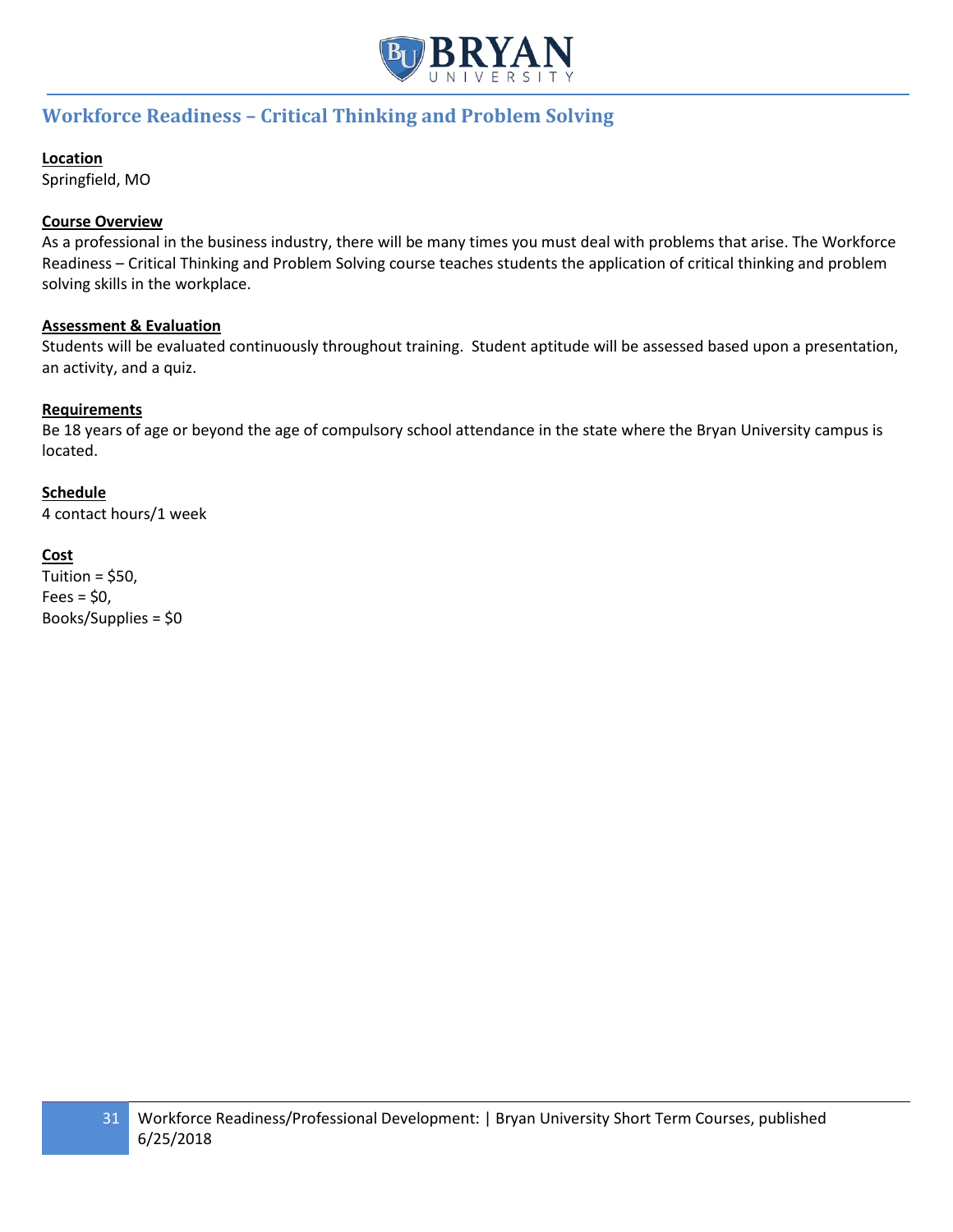

# <span id="page-31-0"></span>**Workforce Readiness – Financial Literacy**

#### **Location**

Springfield, MO

#### **Course Overview**

The Workforce Readiness – Financial Literacy course at Bryan University is for individuals who are looking to brush up on their financial literacy. Students explore the fundamental principles needed to have a basic understanding of finances in the workplace.

#### **Assessment & Evaluation**

Students will be evaluated continuously throughout training. Student aptitude will be assessed based upon a presentation, an activity, and a quiz.

#### **Requirements**

Be 18 years of age or beyond the age of compulsory school attendance in the state where the Bryan University campus is located.

#### **Schedule**

4 contact hours/1 week

#### **Cost**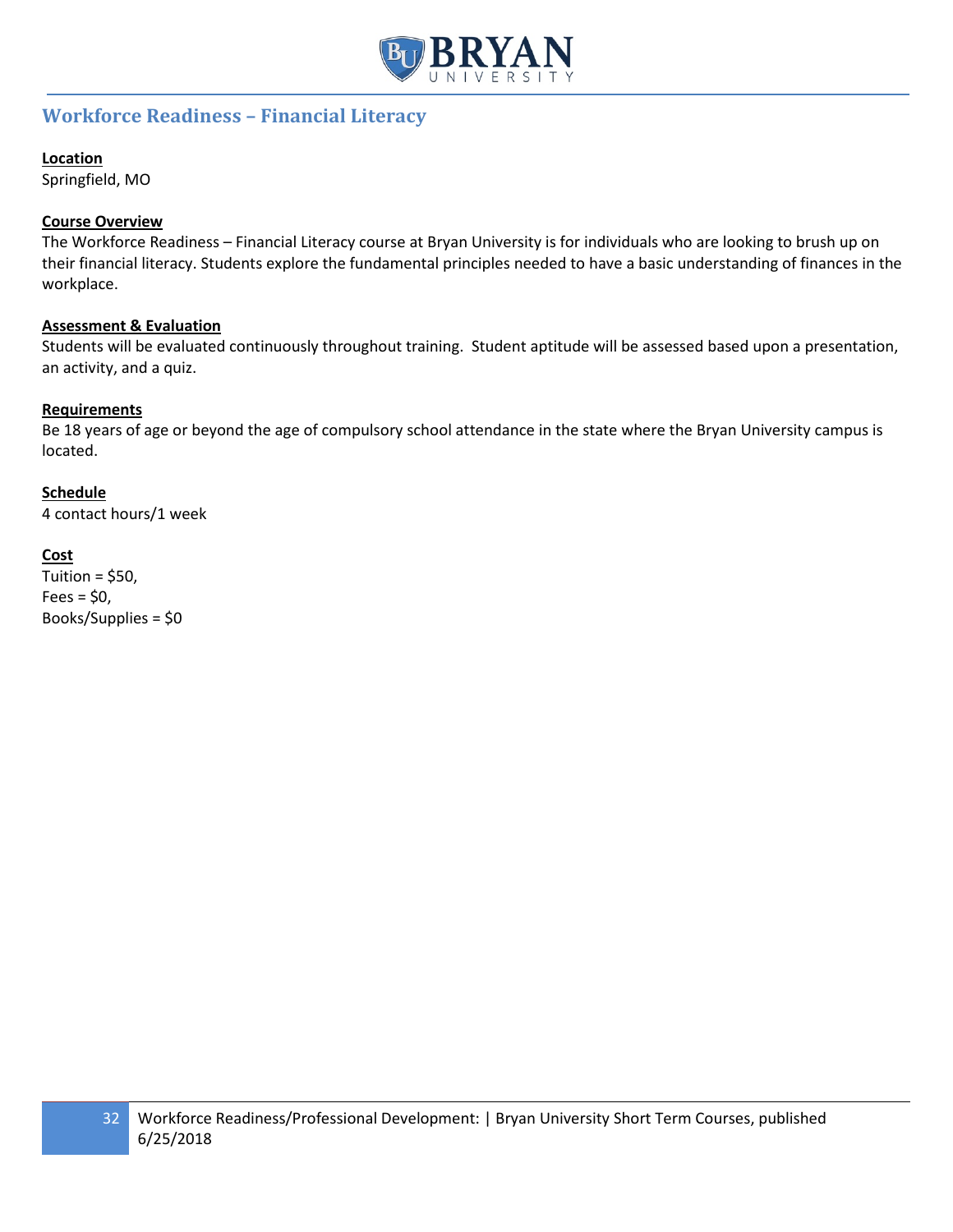

# <span id="page-32-0"></span>**Workforce Readiness – Flexibility and Adaptability**

#### **Location**

Springfield, MO

#### **Course Overview**

As businesses are constantly changing, it is important for professionals to know how to be flexible and adaptive. For this reason, we created a course that focuses on the principal areas of flexibility and adaptability in the workplace.

#### **Assessment & Evaluation**

Students will be evaluated continuously throughout training. Student aptitude will be assessed based upon a presentation, an activity, and a quiz.

#### **Requirements**

Be 18 years of age or beyond the age of compulsory school attendance in the state where the Bryan University campus is located.

#### **Schedule**

2 contact hours/1 week

#### **Cost**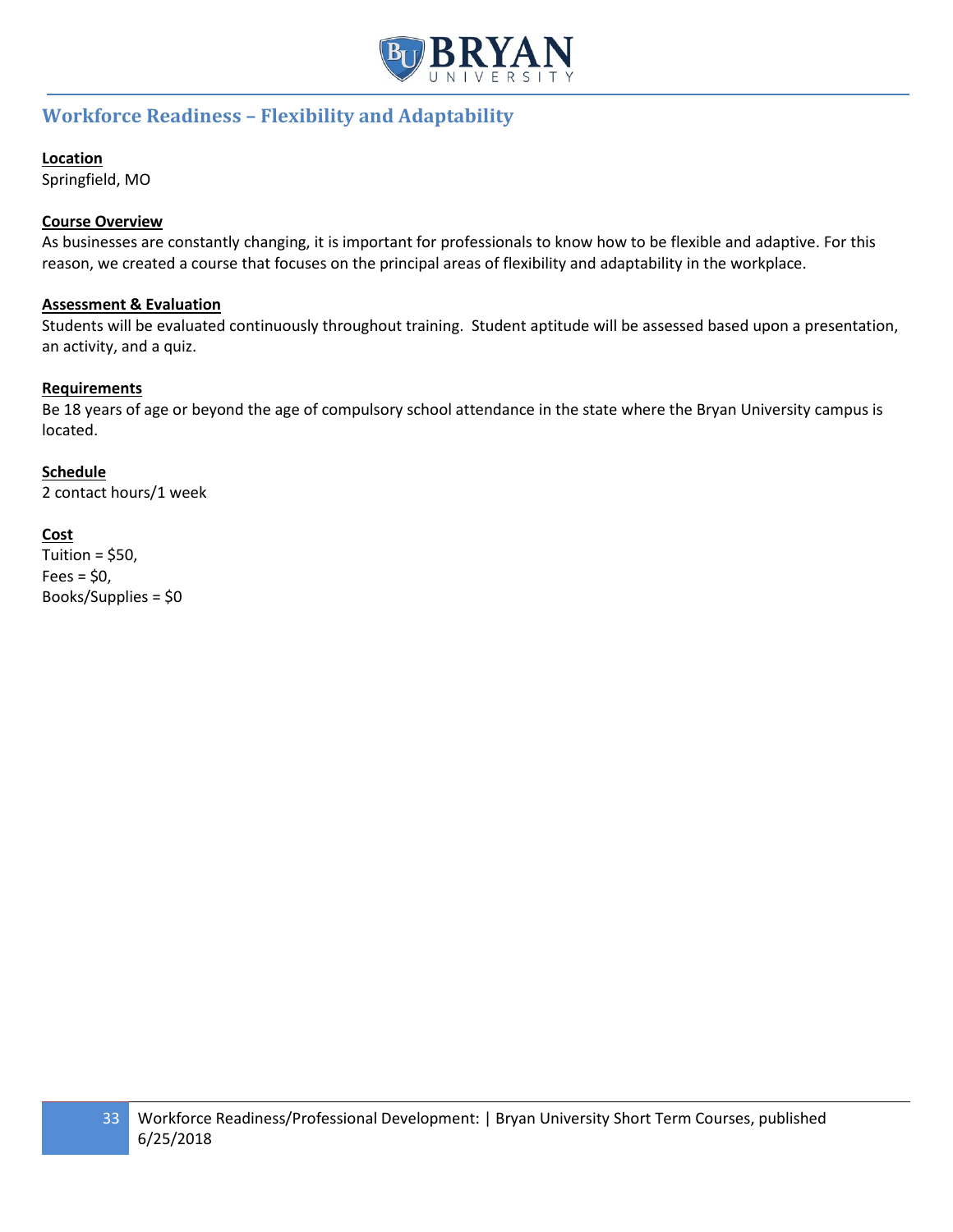

# <span id="page-33-0"></span>**Workforce Readiness – Initiative and Self-Direction**

#### **Location**:

Springfield, MO

#### **Course Overview**

It's important as a business leader to take initiative and be able to drive yourself. The Workforce Readiness – Initiative and Self-Direction course gives students a 2-hour overview of the principal areas of initiative and self-direction.

#### **Assessment & Evaluation**

Students will be evaluated continuously throughout training. Student aptitude will be assessed based upon a presentation, an activity, and a quiz.

#### **Requirements**

Be 18 years of age or beyond the age of compulsory school attendance in the state where the Bryan University campus is located.

#### **Schedule**

2 contact hours/1 week

#### **Cost**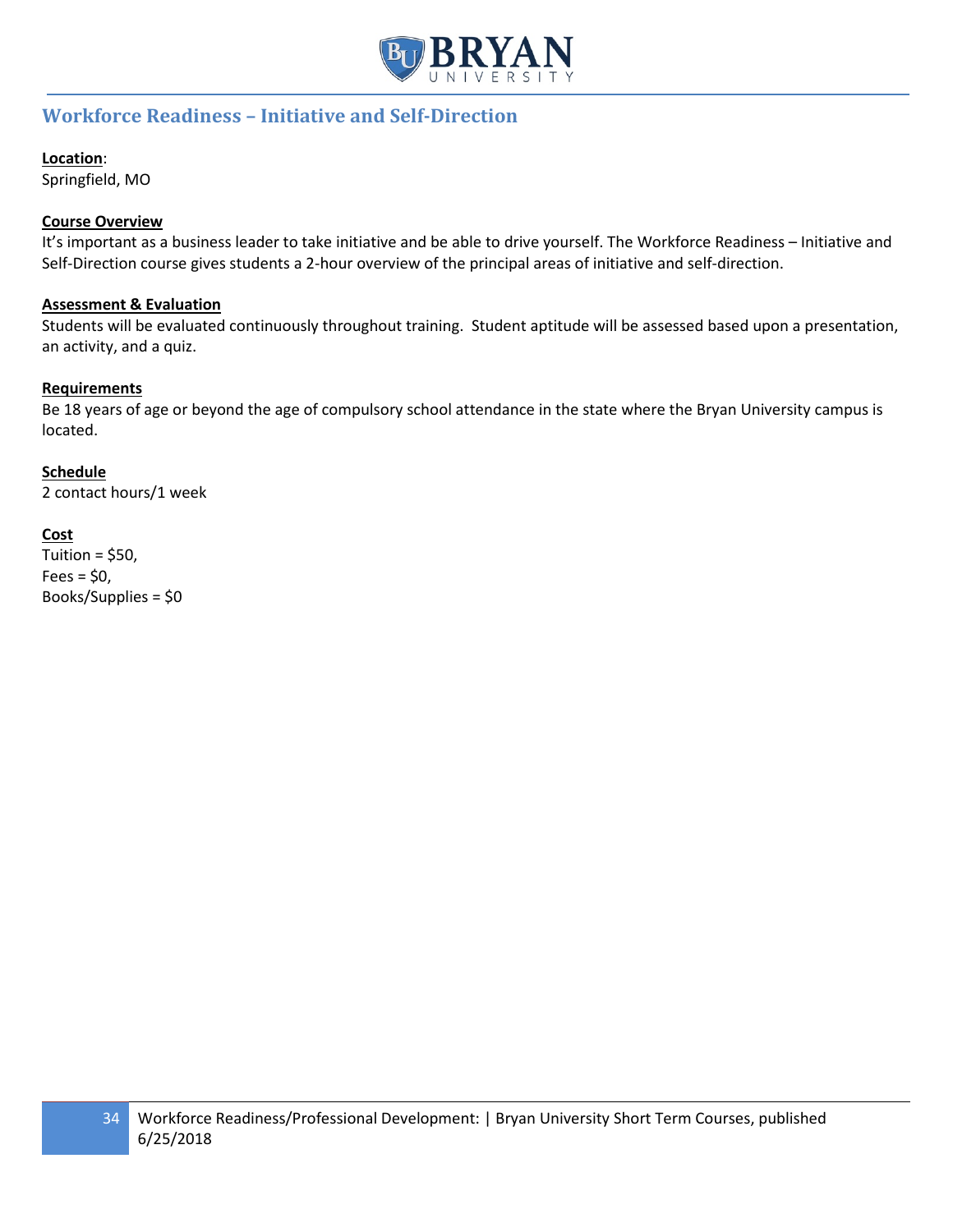

# <span id="page-34-0"></span>**Workforce Readiness – Leadership and Responsibility**

#### **Location**

Springfield, MO

#### **Course Overview**

Take responsibility and learn how to be an effective leader! With Bryan University's Workforce Readiness – Leadership and Responsibility course, you can learn the importance of quality leadership and how to lead with integrity. Classes discuss ethical behavior in using influence and power in the workplace and how you as a leader can take responsibility.

#### **Assessment & Evaluation**

Students will be evaluated continuously throughout training. Student aptitude will be assessed based upon a presentation, an activity, and a quiz.

#### **Requirements**

Be 18 years of age or beyond the age of compulsory school attendance in the state where the Bryan University campus is located.

#### **Schedule**

4 contact hours/1 week

#### **Cost**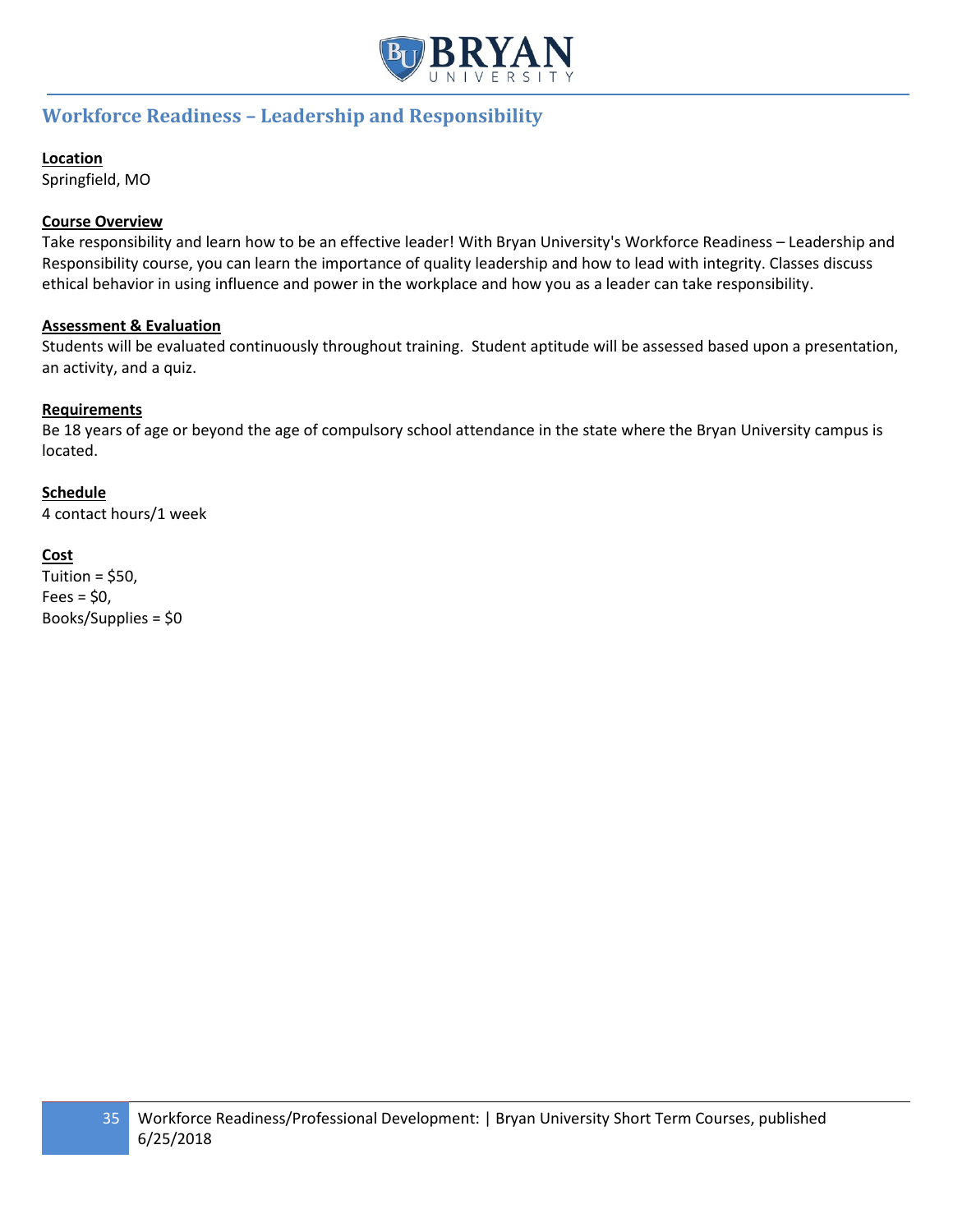

# <span id="page-35-0"></span>**Workforce Readiness – Productivity and Accountability**

#### **Location**

Springfield, MO

#### **Course Overview**

Learn the importance of productivity and accountability in the workplace. With Bryan University's Workforce Readiness – Productivity and Accountability course, you can gain basic knowledge in as little as four contact hours.

#### **Assessment & Evaluation**

Students will be evaluated continuously throughout training. Student aptitude will be assessed based upon a presentation, an activity, and a quiz.

#### **Requirements**

Be 18 years of age or beyond the age of compulsory school attendance in the state where the Bryan University campus is located.

#### **Schedule**

4 contact hours/1 week

#### **Cost**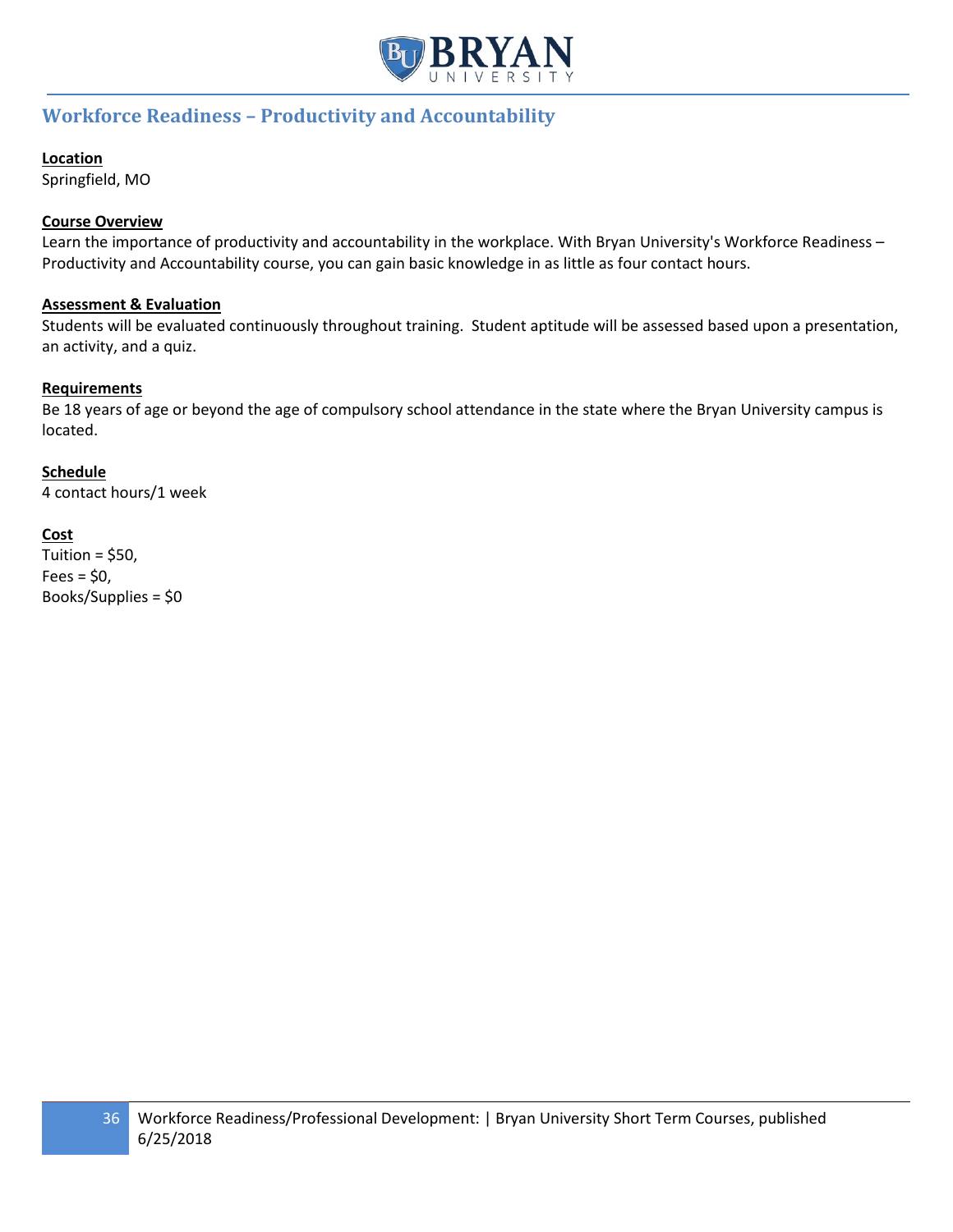

# <span id="page-36-0"></span>**Workforce Readiness – Social and Cross-Cultural Skills**

#### **Location**

Springfield, MO

#### **Course Overview**

In America, you can find people from all over the world working in one business setting. Because of this, Bryan College offers a Workforce Readiness – Social and Cross-Cultural Skills course that provides an overview of foundational social and crosscultural skills.

#### **Assessment & Evaluation**

Students will be evaluated continuously throughout training. Student aptitude will be assessed based upon a presentation, an activity, and a quiz.

#### **Requirements**

Be 18 years of age or beyond the age of compulsory school attendance in the state where the Bryan University campus is located.

#### **Schedule**

2 contact hours/1 week

#### **Cost**